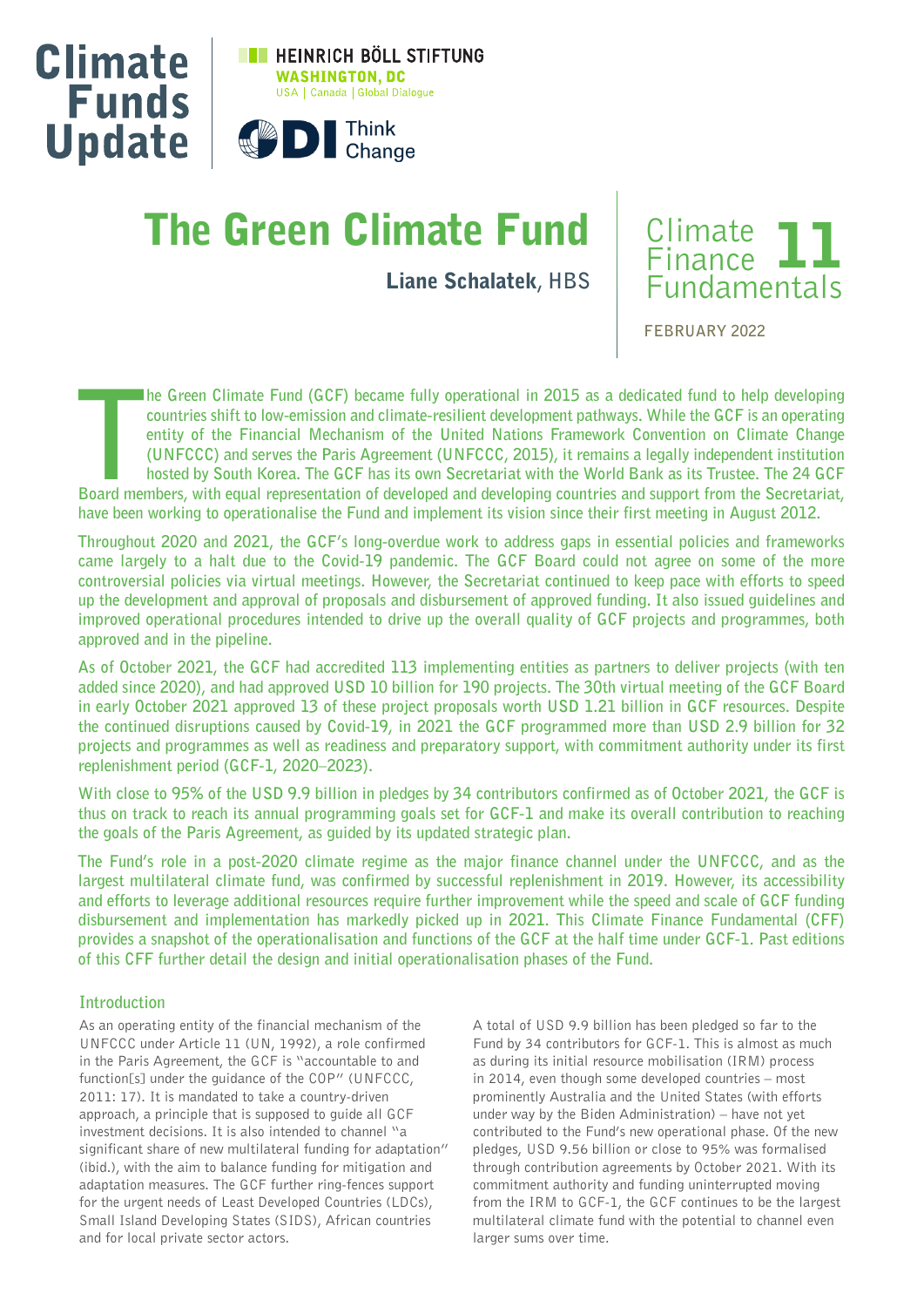Contributions to the Fund are only accepted as grants, concessional loans and paid-in capital. With the exception of France and Canada, all contributions for GCF-1 are grants received in a multitude of currencies. The GCF then offers grants, concessional loans, equity investments and guarantees to developing countries using the executing and financial management capacities of partner organisations that work as implementing entities or intermediaries.

# **GCF implementation issues**

The governing instrument of the GCF presents a broad framework and general direction that has given the Board substantial flexibility on how to operationalise the Fund. In exercising this discretion, however, the GCF Board members bear responsibility for decisions that secure the ambition of the Fund, and allow it to achieve its overriding objective of: "[i]n the context of sustainable development ... promot[ing] the paradigm shift towards low-emission and climateresilient development pathways" (GCF, 2011: 2).

In 2021 the GCF's ninth Co-Chairs, Jean-Christophe Donnellier (France) and José De Luna Martinez (Mexico), continued to struggle, as had their predecessors from Canada and Pakistan in 2020, with efforts to address – often delayed – policy gaps necessary for further development of the Fund. This was exacerbated by Board proceedings that had to be conducted entirely virtually due to the ongoing Covid-19 pandemic. As in 2020, attempts to deliberate and approve important policy reforms via remote sessions were, with few exceptions, largely unsuccessful. The reluctance by most developing-country Board members to deliberate policy reforms virtually could not be overcome, with many also experiencing major connectivity and capacity constraints. These challenges extended to the Board committees too, and hampered progress in some of their ongoing policy formulation work. Instead, the Board focused on its operative and administrative core tasks, such as accreditation, the approval of proposals and disbursement of GCF funding, as well as issuing and considering required reports, administrative functions and budget approvals.

As in 2020, in contrast to the Board, the Secretariat – under the leadership of GCF Executive Director Yannick Glemarec in his third year at the helm – was largely able to stay on track with programming targets set for 2021 despite the continued pandemic challenges to its work arrangements. Glemarec's focus on rationalising and reorganising operational procedures of the GCF under a still expanding Secretariat and on the improved management of a growing portfolio of projects and programmes with rapidly growing disbursement of funds continued, but with the added focus on adaptive management to deal with pandemicrelated delays and challenges in portfolio implementation. This has necessitated the adjustment and extension of the timelines for some ongoing efforts, which include the development and issuance of a number of operational handbooks and guidelines – such as, for example, the ongoing participatory development of a comprehensive set of 11 sector guides across the Fund's eight results areas now due to be completed by mid-2022 and the ongoing process to update the GCF's interim environmental and social safeguards – meant to promote and inform the development of high quality funding approvals (see earlier CFF 11 from 2011 to 2020 for a more detailed elaboration of the GCF's operational development).

## Updated strategic plan for GCF-1

The strategic vision and the programming directions for the GCF's first replenishment period (GCF-1, 2020–2023) are detailed in the updated strategic plan (USP), which was approved after repeated attempts throughout 2020 only at the 27th Board meeting (GCF, 2020a). It details the GCF's unique added value in the global climate finance architecture, as well as the Board's views on the GCF's role in supporting the implementation of the Paris Agreement within an evolving climate finance landscape. The update to the GCF's existing strategic plan as part of the Fund's first replenishment process has been guided by an in-depth forward- and backward-looking performance review of the GCF released by the Independent Evaluation Unit (IEU) in mid-2019 (IEU, 2019). This laid out in detail the policy revisions, operational adjustments and priority investment areas that could support the Fund to deliver on its mission and support developing countries' climate actions by becoming "faster, better and smarter" (ibid.: xvii). Whether and to what extent to integrate the IEU and contributorcountry recommendations from their summary report (GCF, 2019a) into the new GCF-1 vision document proved highly contentious and revealed substantial differences between the visions of developed- and developing-country Board members for the Fund. For example, contentious issues included if a finance leverage target should be set for the GCF, if a similar target should be set for GCF financing to be programmed through direct access entities, how much to scale up adaptation funding during GCF-1 versus the IRM, the ability of the GCF to act as equity investor, and how to increase the role of the private sector in GCF programming. Ambitious goals and priorities set under the approved USP included doubling annual programming from the initial resource mobilisation period (IRM) to an average of USD 2.2 billion per year and tripling the GCF's portfolio size with better results management of outcomes and impacts; improving the GCF's programming focus on direct access, the private sector and adaptation (although failing to set new targets for each) with an expanding network of implementing partners; and enhancing support for country-driven pipeline development through greater Secretariat engagement in country programming, strategic readiness programming and building direct access entity (DAE) capacity for both programming and implementation. While quantitative programming goals were on track to be met, if not exceeded, at the GCF-1 midpoint with approved new programming of USD 2.9 billion in 2021, the Secretariat in its 2022 work programme acknowledged that programming efforts over the next two years must further enhance investments and efforts in adaptation, direct access and in engaging the private sector for improved impacts (GCF, 2021a).

In reviewing the Secretariat's capacity to deliver against the USP moving forward, the Board at its 30th meeting in October 2021 approved a significant build-up of Secretariat staff of up to the full-time equivalent of 350 positions by 2023. The Board in mid-2021 also set in motion the second performance review of the Fund's performance for the GCF-1 programming period by mandating the IEU to assess the progress made by the GCF in delivering on its mandate as well as on the goals and priorities of the USP. A rapid assessment and emerging findings by the IEU are expected by mid-2022, with the final report to be delivered in early 2023. The findings from the second performance review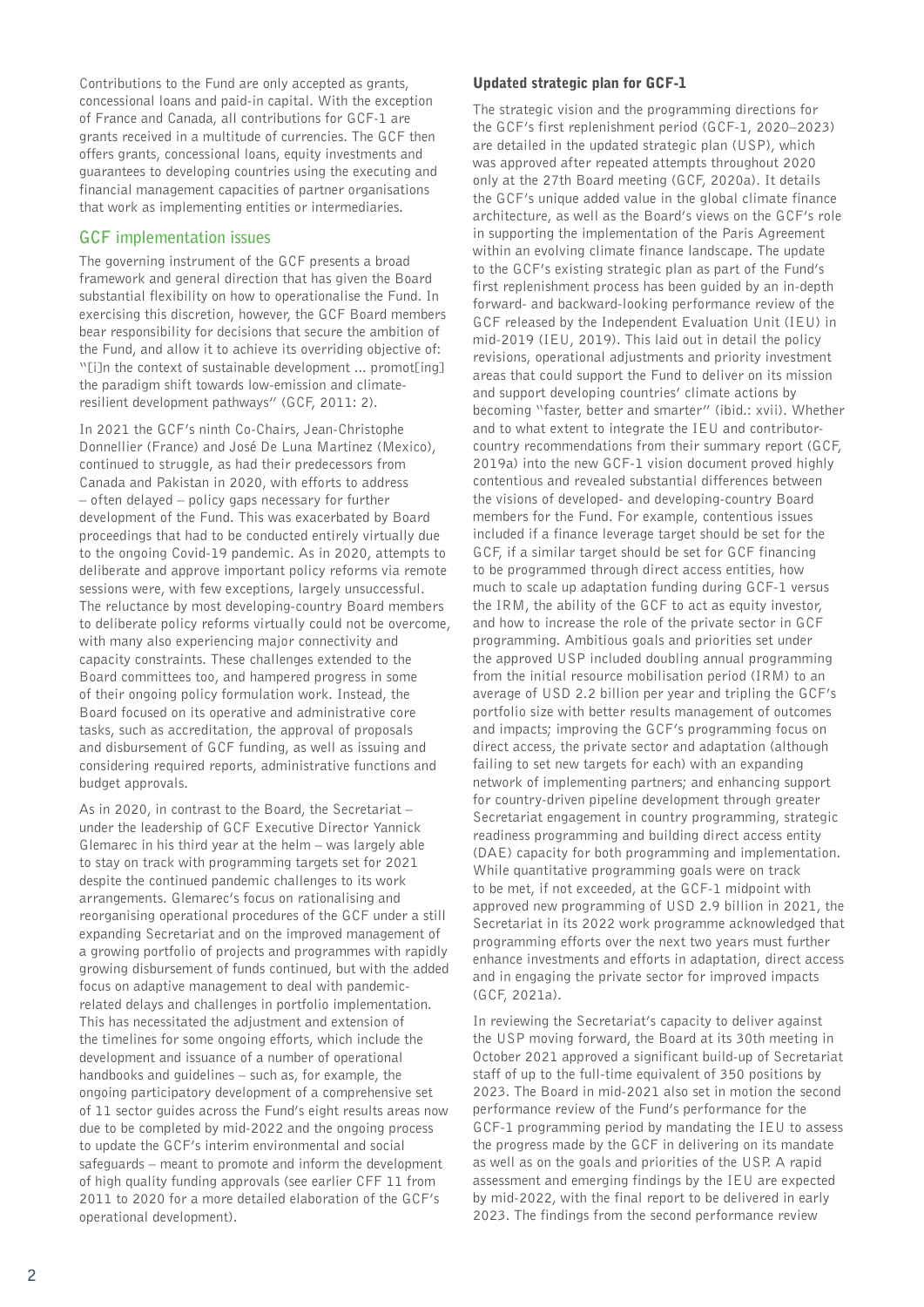will inform the Board's consideration for the further update of the GCF's strategic plan in 2023 with objectives and priorities for the second replenishment period (GCF-2) from 2024-2027.

## Resource mobilisation, commitment authority and first formal replenishment

The GCF's IRM, which began in mid-2014, resulted in pledges by 45 contributing countries as well as several regions and cities and totalled USD 10.3 billion (for a detailed discussion see the 2014 CFF 11). The GCF achieved 'effectiveness', or the authority to make funding decisions, in May 2015 when 50% of the financing promises received during the November 2014 Pledging Conference in Berlin were fully paid in. During the IRM, 44 countries, three regions and the city of Paris had confirmed part or all of their pledges amounting to about USD 8.3 billion. While Peru never confirmed its IRM pledge, Colombia and the US only partially honoured theirs – after its formal withdrawal from the Paris Agreement under the Trump Administration, the US failed to confirm USD 2 billion of USD 3 billion initially pledged in 2014.

As the confirmed IRM contributions of USD 8.3 billion were received in a multitude of currencies and the overall results calculated according to a foreign exchange reference rate adopted for the Pledging Conference in November 2014, the actual overall funding amount available to the GCF during the IRM was closer to USD 7.2 billion. At the end of the IRM on 31 December 2019, about USD 454 million was left. These resources carried over to the first formal replenishment period (GCF-1), which began on 1 January 2020 and will run until the end of 2023.

The GCF's first replenishment was formally launched at the 21st Board meeting in Bahrain in October 2018 with the GCF's cumulative funding commitments having reached USD 5.5 billion and thus surpassing 60% of total contributions to the GCF Trust Fund received by November 2015. The Bahrain decision focused on the procedural aspects of the replenishment process, not the highly politicised questions regarding the length of the replenishment period, the envisioned scale, or the policies for contributions. These were determined through a series of replenishment consultation meetings with potential contributor countries, in which a delegation of the GCF Board also participated, convened in Bonn (November 2018), Oslo (April 2019) and Ottawa (August 2019), and culminating in a Pledging Conference in Paris in October 2019. The process was aided by the Co-Chair's appointment of Johannes Linn as a global facilitator.

In the past, the issue of contribution policies has been especially contentious. Developing-country Board members have wanted to avoid the earmarking of resources and the establishment of voting shares for decision-making by contribution. The policy for contributions for GCF-1 approved at the Paris Pledging Conference does not allow for earmarking: instead it sets caps for loan and capital contributions at 20% each of overall contributions received, and allows countries up to nine years to pay in their pledged contributions, with credits received for early fulfilment of contribution agreements.

At the Paris Pledging Conference, 27 countries pledged a combined USD 9.78 billion, of which 94% was committed as grants, with only 6% of the total pledged by France

and Canada in the form of loans. Despite being major contributors to the IRM, the US and Australia did not participate in Paris. In the absence of the US, and in response to calls for increased contributions to the GCF, a number of developed European countries (such as Germany, France, the United Kingdom, Norway and Sweden) doubled their initial IRM contribution in local currencies, while others increased their contribution less substantially (such as the Netherlands, Italy and Spain) or not at all (most prominently Japan and Canada). South Korea also doubled its pledge and was the only developing country to pledge in Paris. Since then, Indonesia, Russia, Malta, the Belgian region of Wallonia and the Belgian Brussels Capital Region have pledged for GCF-1, with several other countries (such as Austria and Liechtenstein) adding to their initial pledges.

As of October 2021, the GCF reported the equivalent of USD 9.9 billion in pledges for GCF-1 received from 34 contributors, which includes credit earned for early payment (Table 1). With contributions allowed on a rolling basis until the end of GCF-1 (end of 2023), there is an expectation that further countries might pledge at a later stage, notably, the Biden Administration, which as one of its first actions had the US rejoin the Paris Agreement, or more countries with pledges below expectations. Efforts towards the first replenishment also focused on reaching out to non-traditional contributors, including from the private sector and philanthropic foundations, although no such contributions to GCF-1 have yet been announced.

Under the GCF-1 policy for contributions, the Fund was to reach its commitment authority once 25% of pledges made in Paris were converted into contribution agreements. This effectiveness threshold was surpassed in mid-December 2019, allowing the GCF to start allocating GCF-1 resources. By October 2021, a total of 32 countries and two regions had confirmed part or all of their pledges for the first replenishment, amounting to the equivalent of USD 9.56 billion or 95% of the nominal pledges (GCF, 2021b) (see Table 1). In mid-2021 at its 29th Board meeting, the GCF Secretariat had warned that given anticipated payment schedules for confirmed pledges until the end of GCF-1, it might lack the commitment authority to maintain around USD 2.5 billion in programming for 2022 unless promissory note encashment schedules were accelerated or new contributions received. With some contribution schedules under revision in late 2021, going into the 30th Board meeting in October, the GCF had a commitment authority for USD 2.42 billion for funding decisions, based on cash in the GCF Trust Fund, deposited promissory notes and confirmed pledges. A further USD 850 million was available in projected additional cash for disbursement. At the 30th meeting, the Board made funding decisions of USD 1.3 billion, thus presumably starting 2022 with adequate resources available.

With the end of 2021 marking the halfway point of the GCF-1 period, 2022 will see the start of the process for the second replenishment of the GCF (GCF-2) by July 2022, which according to the GCF-1 updated contribution policies is to be initiated 30 months after the commencement of the first replenishment period in order to allow sufficient time for the preparation and consideration of evaluations and performance reports to guide GCF-2 strategic programming and contribution discussions.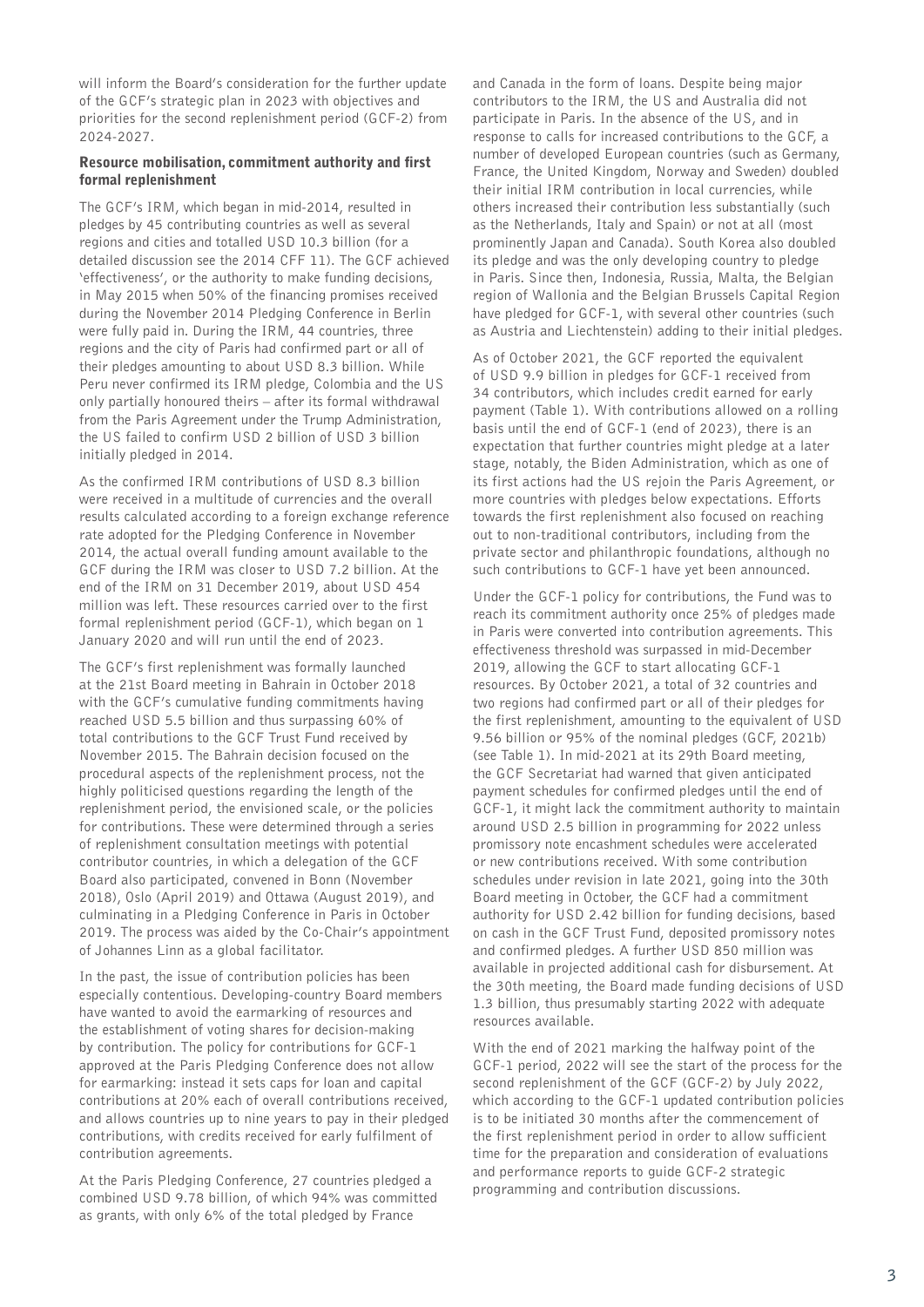| Table 1: Status of pledges and contributions for the GCF initial resource mobilisation (IRM) and for the |                                                                        |  |  |  |  |
|----------------------------------------------------------------------------------------------------------|------------------------------------------------------------------------|--|--|--|--|
|                                                                                                          | GCF first replenishment (GCF-1) (as at 30 September 2021) <sup>a</sup> |  |  |  |  |

|                          |                                                                      | IRM (2014-2019)                                  | GCF-1 (2020-2023)                                                   |                                                                 |                                                               |                                                                  |                                                                                                  |  |  |
|--------------------------|----------------------------------------------------------------------|--------------------------------------------------|---------------------------------------------------------------------|-----------------------------------------------------------------|---------------------------------------------------------------|------------------------------------------------------------------|--------------------------------------------------------------------------------------------------|--|--|
| <b>Contributors</b>      | <b>Nominal pledge Confirmed</b><br>in USD million<br>eq <sup>a</sup> | <b>pledge in USD</b><br>million eq. <sup>a</sup> | Nominal pledge Nominal pledge<br>in USD million<br>eq. <sup>a</sup> | in USD million<br>eq. <sup>a</sup> with<br>credits <sup>b</sup> | <b>Confirmed</b><br>pledge in USD<br>million eq. <sup>a</sup> | <b>Unconfirmed</b><br>pledges in USD<br>million eq. <sup>a</sup> | <b>Disbursed cash</b><br>and deposited<br>promissory<br>notes in USD<br>million eq. <sup>a</sup> |  |  |
| Australia                | 187.30                                                               | 187.30                                           |                                                                     |                                                                 |                                                               |                                                                  |                                                                                                  |  |  |
| Austria                  | 34.80                                                                | 34.80                                            | 146.40                                                              | 152.50                                                          | 146.40                                                        |                                                                  | 90.10                                                                                            |  |  |
| <b>Belgium</b>           | 66.90                                                                | 66.90                                            | 112.60                                                              | 117.20                                                          | 45.00                                                         | 67.60                                                            | 45.00                                                                                            |  |  |
| Belgium - Brussels       | 4.80                                                                 | 4.80                                             | 1.10                                                                | 1.20                                                            | 1.10                                                          | $\equiv$                                                         | 1.10                                                                                             |  |  |
| Belgium - Flanders       | 19.70                                                                | 19.70                                            | $\equiv$                                                            | $\sim$                                                          |                                                               | $\overline{\phantom{0}}$                                         |                                                                                                  |  |  |
| Belgium - Wallonia       | 10.90                                                                | 10.90                                            | 0.90                                                                | 0.90                                                            | 0.90                                                          | -                                                                | 0.90                                                                                             |  |  |
| <b>Bulgaria</b>          | 0.10                                                                 | 0.10                                             | 0.10                                                                | 0.10                                                            | 0.10                                                          |                                                                  | 0.10                                                                                             |  |  |
| Canada                   | 277.00                                                               | 277.00                                           | 225.50                                                              | 229.10                                                          | 37.60                                                         | 187.90                                                           | 37.60                                                                                            |  |  |
| Chile                    | 0.30                                                                 | 0.30                                             |                                                                     |                                                                 |                                                               |                                                                  |                                                                                                  |  |  |
| Colombia                 | 6.00                                                                 | 0.30                                             | $\qquad \qquad -$                                                   |                                                                 |                                                               |                                                                  |                                                                                                  |  |  |
| Cyprus                   | 0.50                                                                 | 0.50                                             | ÷,                                                                  |                                                                 |                                                               |                                                                  |                                                                                                  |  |  |
| <b>Czech Republic</b>    | 5.30                                                                 | 5.30                                             |                                                                     |                                                                 |                                                               |                                                                  |                                                                                                  |  |  |
| <b>Denmark</b>           | 71.80                                                                | 71.80                                            | 120.70                                                              | 126.00                                                          | 70.20                                                         | 50.50                                                            | 37.00                                                                                            |  |  |
| <b>Estonia</b>           | 1.30                                                                 | 1.30                                             |                                                                     |                                                                 |                                                               |                                                                  |                                                                                                  |  |  |
| Finland                  | 107.00                                                               | 107.00                                           | 112.60                                                              | 116.70                                                          | 112.60                                                        |                                                                  | 29.60                                                                                            |  |  |
| France                   | 1,035.50                                                             | 1,035.50                                         | 1,743.30                                                            | 1,794.10                                                        | 1,743.30                                                      |                                                                  | 513.50                                                                                           |  |  |
| France - City of Paris   | 1.30                                                                 | 1.30                                             | $\equiv$                                                            | $\sim$                                                          |                                                               |                                                                  |                                                                                                  |  |  |
| Germany                  | 1,003.30                                                             | 1,003.30                                         | 1,689.30                                                            | 1,689.80                                                        | 1,689.30                                                      |                                                                  | 619.40                                                                                           |  |  |
| Hungary                  | 4.30                                                                 | 4.30                                             | 0.70                                                                | 0.70                                                            | 0.70                                                          |                                                                  | 0.70                                                                                             |  |  |
| <b>Iceland</b>           | 1.00                                                                 | 1.00                                             | 2.00                                                                | 2.10                                                            | 2.00                                                          |                                                                  | 0.80                                                                                             |  |  |
| Indonesia                | 0.30                                                                 | 0.30                                             | 0.50                                                                | 0.50                                                            | 0.50                                                          |                                                                  |                                                                                                  |  |  |
| <b>Ireland</b>           | 10.70                                                                | 10.70                                            | 18.00                                                               | 18.70                                                           | 18.00                                                         |                                                                  | 4.50                                                                                             |  |  |
| Italy                    | 334.40                                                               | 334.40                                           | 337.90                                                              | 337.90                                                          | 337.90                                                        |                                                                  | 6.80                                                                                             |  |  |
| Japan                    | 1,500.00                                                             | 1,500.00                                         | 1,500.00                                                            | 1,521.20                                                        | 1,500.0                                                       | ÷,                                                               | 375.00                                                                                           |  |  |
| Latvia                   | 0.50                                                                 | 0.50                                             |                                                                     |                                                                 |                                                               |                                                                  |                                                                                                  |  |  |
| Liechtenstein            | 0.10                                                                 | 0.10                                             | 0.10                                                                | 0.10                                                            | 0.10                                                          |                                                                  | 0.10                                                                                             |  |  |
| Lithuania                | 0.10                                                                 | 0.10                                             |                                                                     |                                                                 |                                                               |                                                                  |                                                                                                  |  |  |
| Luxembourg               | 46.80                                                                | 46.80                                            | 45.00                                                               | 46.30                                                           | 45.00                                                         |                                                                  | 16.90                                                                                            |  |  |
| Malta                    | 0.60                                                                 | 0.60                                             | 0.20                                                                | 0.20                                                            | 0.20                                                          |                                                                  | 0.10                                                                                             |  |  |
| <b>Mexico</b>            | 10.00                                                                | 10.00                                            | $\equiv$                                                            |                                                                 |                                                               |                                                                  |                                                                                                  |  |  |
| <b>Monaco</b>            | 2.30                                                                 | 2.30                                             | 4.20                                                                | 4.40                                                            | 4.20                                                          |                                                                  | 1.70                                                                                             |  |  |
| Mongolia                 | 0.10                                                                 | 0.10                                             |                                                                     |                                                                 |                                                               |                                                                  |                                                                                                  |  |  |
| Netherlands              | 133.80                                                               | 133.80                                           | 135.10                                                              | 140.10                                                          | 135.10                                                        |                                                                  | 33.80                                                                                            |  |  |
| New Zealand              | 2.60                                                                 | 2.60                                             | 10.00                                                               | 10.60                                                           | 10.00                                                         |                                                                  | 10.00                                                                                            |  |  |
| <b>Norway</b>            | 272.20                                                               | 272.20                                           | 417.50                                                              | 433.70                                                          | 417.50                                                        |                                                                  | 231.90                                                                                           |  |  |
| Panama                   | 1.00                                                                 | 1.00                                             | ÷,                                                                  |                                                                 | $\qquad \qquad -$                                             |                                                                  |                                                                                                  |  |  |
| Peru                     | 6.00                                                                 | ÷                                                | $\equiv$                                                            |                                                                 |                                                               |                                                                  |                                                                                                  |  |  |
| Poland                   | 0.10                                                                 | 0.10                                             | 3.00                                                                | 3.20                                                            | 3.00                                                          |                                                                  | 3.00                                                                                             |  |  |
| Portugal                 | 2.70                                                                 | 2.70                                             | 1.10                                                                | 1.20                                                            | 1.10                                                          |                                                                  | $1.10$                                                                                           |  |  |
| <b>Republic of Korea</b> | 100.00                                                               | 100.00                                           | 200.00                                                              | 200.00                                                          | 200.00                                                        |                                                                  | 26.50                                                                                            |  |  |
| Romania                  | 0.10                                                                 | 0.10                                             | 0.05                                                                | 0.05                                                            | 0.05                                                          |                                                                  | 0.05                                                                                             |  |  |
| Russia                   | 3.00                                                                 | 3.00                                             | 10.00                                                               | 10.50                                                           | 10.00                                                         |                                                                  | 7.00                                                                                             |  |  |
| Slovakia                 | 2.00                                                                 | 2.00                                             | 2.30                                                                | 2.40                                                            | 2.30                                                          |                                                                  | 0.60                                                                                             |  |  |
| Slovenia                 | ÷                                                                    | ÷                                                | 1.10                                                                | 1.20                                                            | $1.10$                                                        |                                                                  | $1.10$                                                                                           |  |  |
| Spain                    | 160.50                                                               | 160.50                                           | 168.90                                                              | 176.50                                                          | 168.90                                                        |                                                                  | 87.80                                                                                            |  |  |
| Sweden                   | 581.20                                                               | 581.20                                           | 852.50                                                              | 852.50                                                          | 852.50                                                        |                                                                  | 852.50                                                                                           |  |  |
| Switzerland              | 100.00                                                               | 100.00                                           | 150.00                                                              | 155.50                                                          | 150.00                                                        |                                                                  | 75.00                                                                                            |  |  |
| <b>United Kingdom</b>    | 1,211.00                                                             | 1,211.00                                         | 1,851.90                                                            | 1,851.90                                                        | 1,851.90                                                      |                                                                  | 940.00                                                                                           |  |  |
| <b>United States</b>     | 3,000.00                                                             | 1,000.00                                         |                                                                     |                                                                 |                                                               |                                                                  |                                                                                                  |  |  |
| <b>Viet Nam</b>          | 1.00                                                                 | 1.00                                             |                                                                     |                                                                 |                                                               |                                                                  |                                                                                                  |  |  |
| <b>TOTAL</b>             | 10,322.20                                                            | 8,310.50                                         | 9,864.90                                                            | 9,999.10                                                        | 9,558.90                                                      | 306.10                                                           | 4,051.30                                                                                         |  |  |

Source: Status of Pledges (IRM and GCF-1), [https://www.greenclimate.fund/sites/default/files/document/status-pledges-irm-gcf1\\_0.pdf](https://www.greenclimate.fund/sites/default/files/document/status-pledges-irm-gcf1_0.pdf)

a. United States dollars equivalent (USD eq.), calculated on the basis of the reference exchange rates established for the High-level Pledging Conference for the IRM in Berlin in 2014 and for the High-level Pledging Conference for GCF-1 in Paris in 2019.

b. As per the Policy for Contributions for GCF-1, a notional credit is applied to the pledges made by contributors who have indicated that they would make payments in advance of the standard schedule (which allows for up to nine years for the fulfillment of pledges). A similar nominal credit was not offered for the IRM.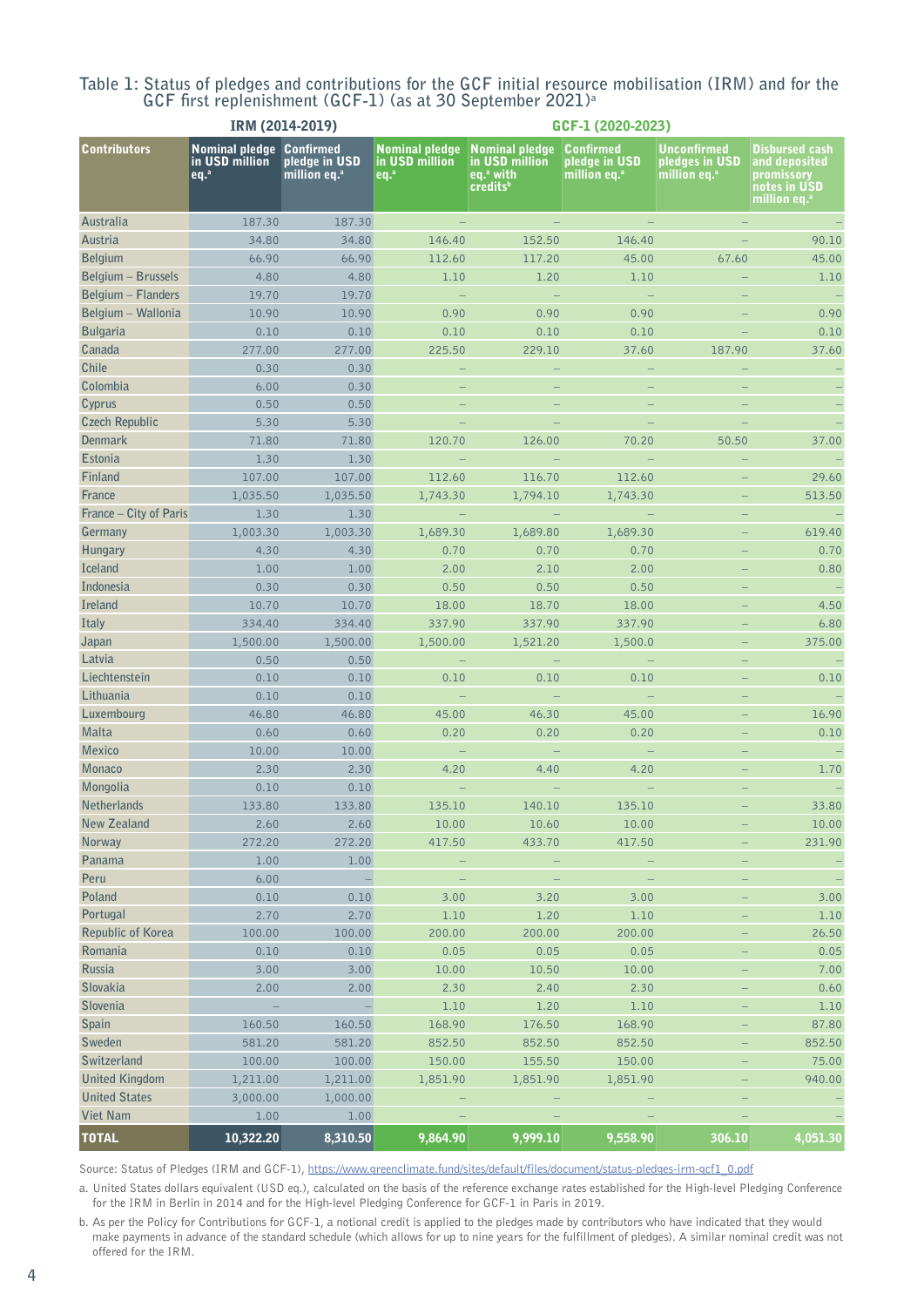## **Table 2: Projected available commitment authority and additional resources available for disbursement during GCF-1 to end of 2023a (as at 30 June 2021, in USD millions eq.b )**

| <b>Calendar year</b>                                             | 2021             | 2022  | 2023  |
|------------------------------------------------------------------|------------------|-------|-------|
| Starting commitment authority                                    | 1,417            |       |       |
| Cash contributions <sup>c</sup>                                  | 444 <sup>d</sup> | 1,058 | 335   |
| Promissory note deposits <sup>c</sup>                            | 562              | 1,400 | 1,491 |
| Loans                                                            |                  | 349   |       |
| Total projected commitment authority for the year                | 2,423            | 2,807 | 1,826 |
| Additional cash available from the IRM for disbursement          | 212              | 980   | 644   |
| IRM cash contributions <sup>c</sup>                              | 31               |       |       |
| IRM promissory note encashment <sup>e</sup>                      | 181              | 980   | 644   |
| Additional cash available from GCF-1 for disbursement            | 638              | 2,092 | 1,005 |
| $GCF-1$ cash contributions <sup>c</sup>                          | 413              | 1,059 | 335   |
| GCF-1 promissory note encashment <sup>c</sup>                    | 225              | 684   | 670   |
| GCF-1 loans                                                      |                  | 349   |       |
| Total additional cash available for disbursement (IRM and GCF-1) | 850              | 3,072 | 1,649 |

Source: Document GCF/B.30/Inf.07, Status of the Green Climate Fund Resources, Tables 3–6; [https://www.greenclimate.fund/sites/default/files/](https://www.greenclimate.fund/sites/default/files/document/gcf-b30-inf07.pdf) [document/gcf-b30-inf07.pdf](https://www.greenclimate.fund/sites/default/files/document/gcf-b30-inf07.pdf)

a. Projections are based on the signed contribution agreements/arrangements as at 30 June 2021, and do not include cash available at 30 June, cushions or newly signed agreements after this date. Also, the promissory note encashment schedule for several countries is under consultation, thus their promissory note encashment amounts are not reflected in the overview.

- b. USD equivalent (eq.) is based on the initial resource mobilisation and the GCF first replenishment reference exchange rates established for the respective High-level Pledging Conferences in 2014 and 2019.
- c. Under both the IRM and GCF-1, contributor countries are able to fulfil their pledges over a nine-year payment schedule, resulting in IRM payments cashed until 2023 and GCF-1 payments until 2028.
- d. Projections include IRM contributions from Italy (EUR 23 million for 2021).

Table 2 provides an overview over the forecasted available commitment authority and additional resources available for disbursement during GCF-1 until the end of 2023.

#### Structure, organisation and staffing of the Fund's Independent Secretariat

In December 2013, an Independent Secretariat for the GCF, located in Songdo, South Korea, began its work with around 40 people. The number of staff has increased significantly since, reaching 100 positions at the end of 2016 and 140 by the end of 2017. Secretariat staff levels have already been set by the Board at up to 250 positions by 2020, but levels have stagnated below 220 for most of 2020 and 2021, which reflects staff turnover and attrition as well as efficiency gains in streamlining operational procedures. The Secretariat plans to accelerate its recruitment process to reach the full complement of 250 staff by the mid of 2022 although it indicated that it would also need additional support through an increase in consultants' support in the short-term. This recognises the growing workload of the Secretariat given an expanding portfolio under implementation, its complexity and the ambition of GCF-1 programming goals under the GCF's updated strategic plan (GCF, 2021c). Accordingly, the Board at its 30th meeting agreed to build-up the Secretariat's staff over the next three years to the equivalent of 300 full-time positions (in staff and consultants) in 2022 and to 350 positions in 2023. This staff build-up is to be accomplished while reducing the operating expenses of the Secretariat from currently 1% to 0.7% of assets under management.

After an external evaluation of the Secretariat's structure and staffing needs in 2017, the Board approved a reorganisation of the Secretariat into five major

divisions. These are: country programming, mitigation and adaptation, Private Sector Facility (PSF), support services, and external affairs, plus five offices for the General Counsel, governance affairs, internal audits, portfolio management, and risk management and compliance. It further expanded the office of the Executive Director to include a Deputy Executive Director and a focus on knowledge management and strategic outlook. Under Yannick Glemarec's leadership since 2019, the Secretariat structure has been further fine-tuned to more clearly separate functions and related reporting lines throughout the project cycle, with programming divisions now reporting to the Deputy Executive Director and second-level due diligence and compliance overseen by the Executive Director. Further efforts in 2021 focused on strengthening workplace culture and staff development and wellbeing given the continued work challenges brought on by the Covid-19 pandemic as well as internal grievance and dispute resolution measures. For 2022, the Secretariat structure will be further updated through a new Division of Portfolio Management in recognition of the growing implementation scale and responsibilities of the GCF; at the same time, and in anticipation of strategic planning for the GCF's second replenishment period (GCF-2), the Secretariat's structure will be further reviewed. The Secretariat will also conduct a feasibility study on options for establishing a regional presence.

The GCF's overall administrative budget for 2022 (which includes expenditures for the Secretariat, the Board, and the Trustee), approved in October 2021, has grown from USD 83.5 million to USD 87.8 million, a 5.1% increase over the 2021 figure. The budget for the Secretariat has grown from USD 75 million in 2021 to USD 79.4 million in 2022, a 5.8% increase. This includes USD 1.56 million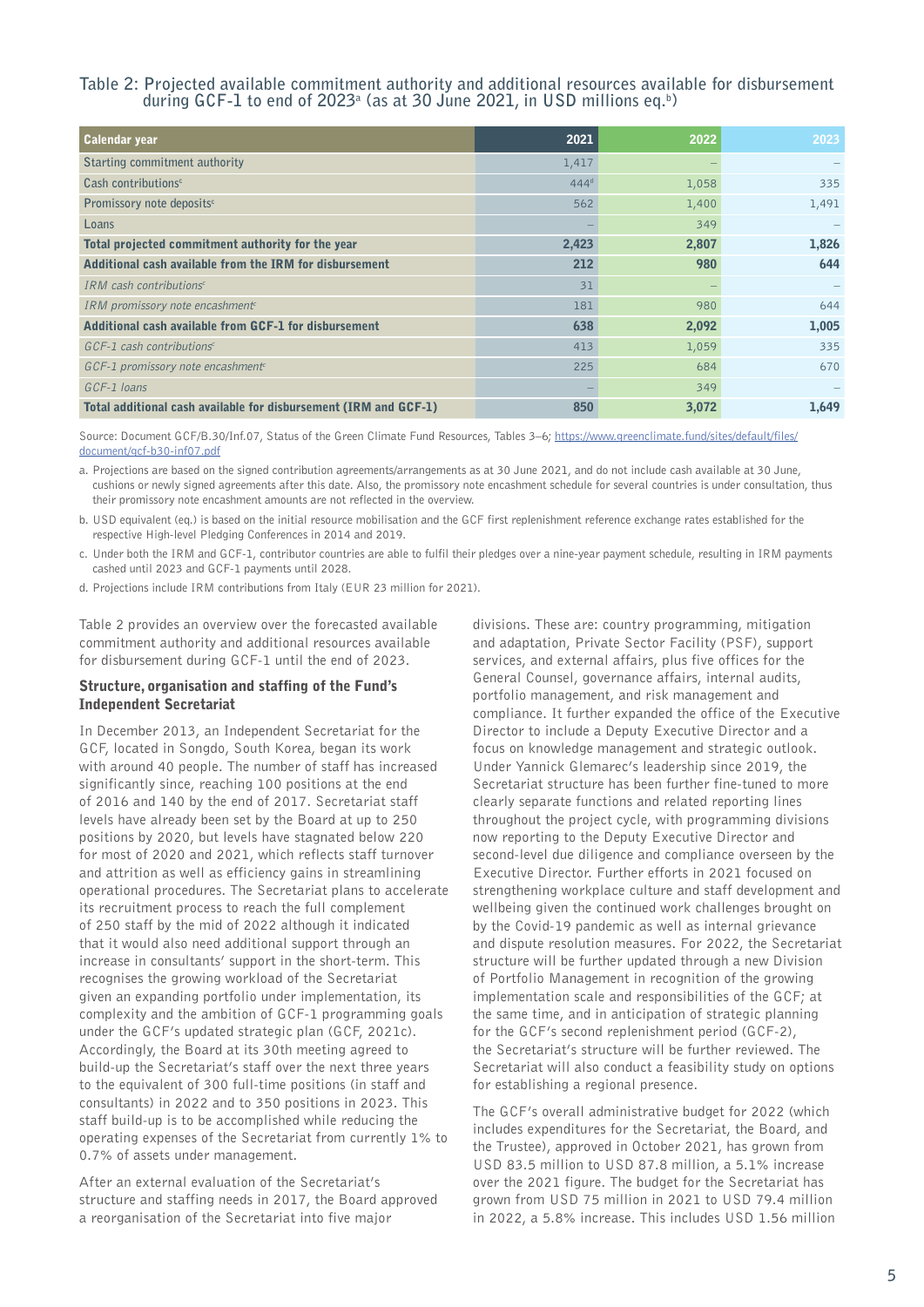for the Secretariat as a contingency budget to deal with unexpected costs due to Covid-19 adaptive actions as well as risks associated with a growing portfolio to deal with disruptions to operations and staffing, such as for continued alternative and remote working arrangements.

## Results management frameworks and performance indicators

Since 2014, the GCF Board and Secretariat have worked to update and refine an initial results management framework with performance measurement matrices against which the impact, effectiveness and efficiency of its funding will be assessed. The initial results framework defined the elements of a paradigm shift towards lowemission and climate resilient country-driven development pathways within individual countries and aggregated across Fund activities. The focus areas for mitigation include: low-emission transport; low-emission energy access and power generation at all scales; reduced emissions from buildings, cities, industries and appliances; and sustainable land and forest management (including  $REDD+ implementation$ <sup>1</sup> for mitigation. The core metric is that of greenhouse gas (GHG) emission reductions in tons of carbon dioxide equivalents. For adaptation, focus areas include: increased resilience of health, food and water systems; infrastructure; ecosystems; and enhanced livelihoods of vulnerable people, communities and regions, with the core metrics being the number of beneficiaries. In this context, the indicators also committed to assess the resulting developmental, social, economic and environmental co-benefits and gender-sensitivity of GCF investments at the Fund level, thereby including both quantitative and qualitative measures. The Board approved a separate performance measurement framework for REDD+ activities, for results-based payments.

Work on further refining the initial performance indicators for adaptation and to better capture both the outcomes of projects and programmes funded, as well as the transformative impact of the Fund's aggregate activities and efforts to advance accounting methodologies, stalled for several years. The significant shortcomings of the GCF's initial results and performance frameworks were noted in an independent evaluation prepared by the IEU in 2018 (IEU, 2018) and considered by the Board at its 22nd meeting in February 2019, which mandated a thorough revision. Since 2019, the Secretariat has worked through a consultancy to address some of the recognised short-comings, particularly in its results measurement of adaptation, as well as in developing methodologies to measure the paradigm shift potential of the Fund's approved portfolio. The goal of an improved results management framework is also to align better with the Fund's investment framework and integrate a resource management approach in ensuring that Fund resources can achieve maximum outcomes and impacts in contributing to the GCF's overall strategic objectives and the goals of the Paris Agreement.

The GCF's new integrated results management framework (IRMF) was approved at the Board's 29th meeting in June 2021. This followed several rounds of Board discussions and revisions, following the presentation of a draft IRMF and proposed results tracking tool (RTT) to the Board at its 27th meeting in November 2020. The new IRMF replaces the initial adaptation and mitigation performance measurement frameworks set in 2014 and will be applied for projects/programmes submitted starting from the 32rd Board meeting in mid-2022. The IRMF maintains the eight results areas for results measurement at the GCF impact, outcome and project/programme levels. It now tracks and measures the paradigm shift potential of GCF funded activities with a focus on assessing their scale, replicability and sustainability. GCF outcomes for mitigation and adaptation are now assessed against four core indicators (instead of the previous two) each with several subindicators. In addition to the core metrics of GHG emissions reduced, avoided or removed for mitigation and direct and indirect beneficiaries reached for adaptation, two new core indicators will now also look at the value of physical assets and hectares of natural resource areas brought under improved management through adaptation and mitigation efforts. Four additional core indicators (on enabling environment, technology transfer and innovation, market development/transformation, and knowledge generation/learning and standard-setting) will focus on how those impacts are achieved. These core indicators are to be combined with qualitative assessments in a three-point scorecard with low, medium and high ratings to be used by evaluators during mandatory interim and final project/ programme evaluations. On the fund level, the Secretariat will track results as part of its annual reporting under the updated strategic plan through the RTT.

To address concerns by developing country Board members regarding the impact of the IRMF on project/programme eligibility and direct access, the Board requested the development of a results handbook requiring Board approval as well as approved an additional USD 12.4 million in capacity building support for a new dedicated funding window under the Readiness and Preparatory Support Programme (RPSP) to support direct access entities to apply the IRMF in their projects/programme results frameworks.

## Investment framework

At its 11th Board meeting in Zambia in November 2015, the Board decided project proposals would be evaluated against a set of six agreed investment criteria focusing on: 1) impact (contribution to the GCF results areas); 2) paradigm shift potential; 3) sustainable development potential; 4) needs of recipient countries and populations; 5) coherence with a country's existing policies or climate strategies; and 6) the effectiveness and efficiency of the proposed intervention, including its ability to leverage additional funding (in the case of mitigation) as well as a list of activity-specific sub-criteria and indicators agreed in 2015. Evaluation of medium- and large-size funding proposals is aided by a pilot scoring approach, ranking proposals as low, medium or high against the investment criteria. The Board still has to decide on methodologies to compare proposals 'in comparable circumstances' (for example by country groupings or sectors), thereby adding an element of competitiveness to the approval process, but balancing it with equity considerations aimed to ensure fairness for proposals from LDCs, SIDS and African states.

During 2018, work by the Board's Investment Committee and the Secretariat further progressed on the identification of quantitative and qualitative benchmarks. These inform the investment framework of the Fund and support the review and assessment of project proposals alongside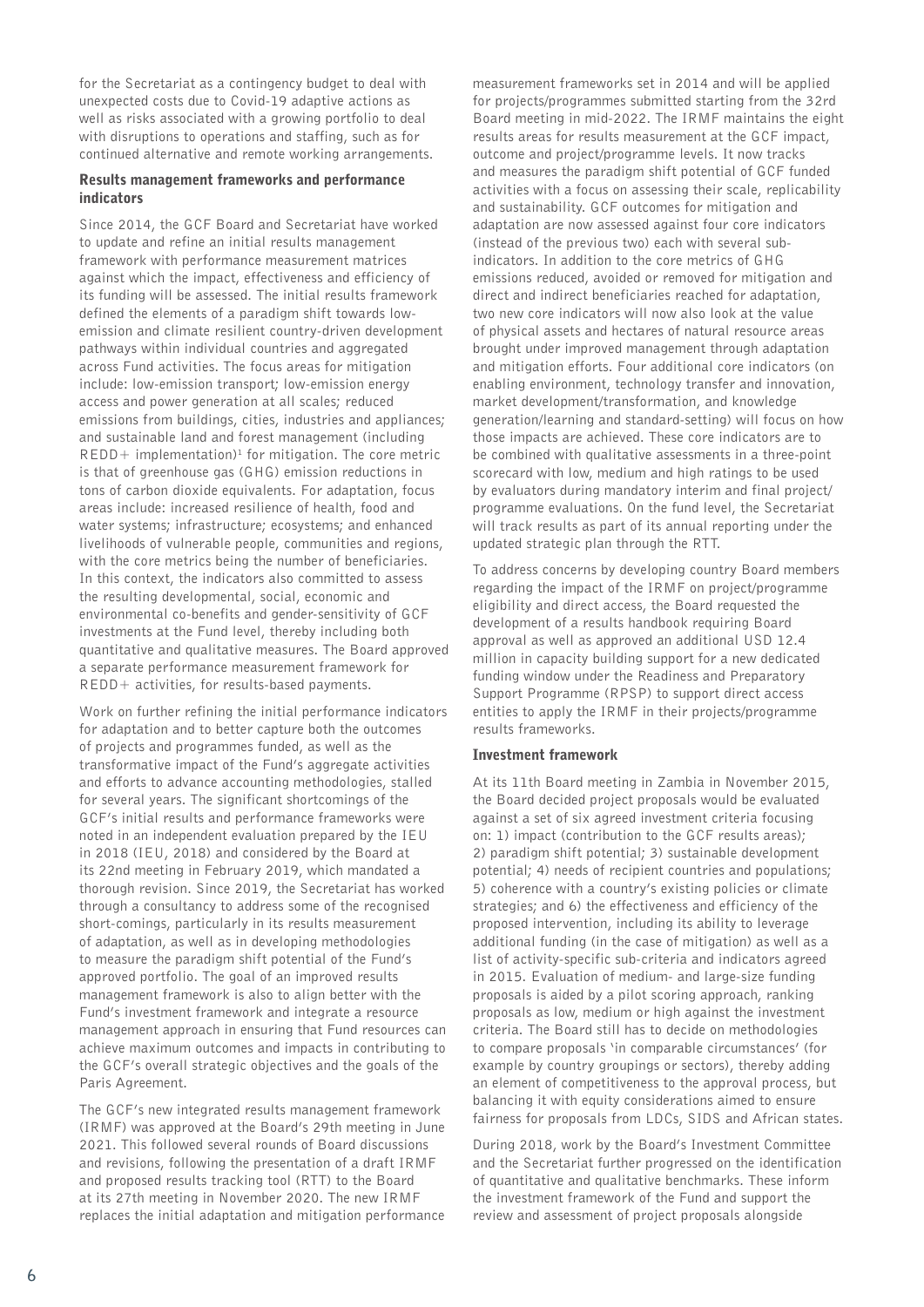efforts to monitor implementation. Based on this work, the Board at its 22nd meeting in February 2019 approved a set of investment criteria indicators for a one-year pilot, although it was unable to review the pilot in 2020. The Board in 2019 also considered separate policies, which, if eventually approved, will require Accredited Entities (AEs) to more clearly elaborate the climate rationale of funding proposals as well as to justify the level of concessionality requested and apply incremental cost calculation methodologies. With policy work largely stalled in 2020 and 2021 due to the Board's reduced work programme during the pandemic, progressing on revised draft policies will be on the agenda for 2022 again. The Board has yet to consider and approve guidelines for programmatic approaches; this too will be taken up with some urgency in 2022, given that the Board since 2020 went ahead with the approval of several large-scale funding programmes in the absence of a joint understanding of rules and regulations needed to guide their implementation and accountability.

The Board's investment decision-making is also informed by recommendations on individual funding proposals provided by an Independent Technical Advisory Panel (ITAP). ITAP was formed in 2015 with six members and its effectiveness and capacity were reviewed in 2017. The Board finally reconsidered the mandate, structure, review procedures and expert composition of the ITAP in March 2021 (as part of an ongoing comprehensive review of the work of committees, expert groups and panels). In approving the updated ITAP review procedures at its 28th meeting, the Board followed the changes recommended following work done in 2020 by its Investment Committee, but also clarified timelines and issues resulting from the ITAP's non-endorsement of funding proposals, especially in cases where the assessment of proposals and their recommendation for Board approval differs between the ITAP and the Secretariat. The latter caused irritation in the case of several adaptation proposals not forwarded for Board consideration by the ITAP in 2021. The updated ITAP review schedule and procedure supports better alignment of proposal review schedules between the Secretariat and the ITAP by conducting the ITAP reviews on a rolling basis and within specified time frames, establishes smaller peer review teams within ITAP instead of requiring consensus among all ITAP members for clearing proposals for Board consideration, as well as mandates deepened engagement with the AEs on project/programme proposals under review for proposed Board consideration. In recognition of the increase in the ITAP's workload with the number of funding proposals – including under the Simplified Approval Process (SAP) – steadily growing, the Board already in 2020 confirmed the nomination of four additional ITAP members to start their work in 2021, selected with a view to further broaden the range of expertise represented on the panel.

## Allocation

The GCF is committed to 'balance' spending between mitigation and adaptation. In 2014, the Board approved an allocation framework which clarified that the GCF is to spend 50% of its funding on adaptation, of which 50% is to be spent in LDCs, SIDs and African states. Allocations are to be tracked in grant equivalents. While there is no maximum allocation cap for individual countries, the Board has stressed the need for geographic balance (see the 2014 CFF 11 for further details on the GCF allocation approach).

After the 30th GCF Board meeting, the portfolio of 190 approved and active projects and programmes reflected an allocation in grant equivalent terms of 52% (USD 3.3 billion) dedicated to mitigation projects and 48% (USD 3.1 billion) dedicated to adaptation projects and programmes. In nominal terms, the picture for the portfolio of 190 projects and programmes (with 82 devoted to adaptation, 60 focused on mitigated and 48 classified as cross-cutting combining elements of both) looks quite different. Of the USD 10 billion in funding approved, 62% (USD 6.3 billion) is for mitigation and 38% is for adaptation (USD 3.8 billion). Integrated in these amounts is the funding approved for the growing number of crosscutting proposals (although the criteria the Secretariat uses for allocating funding under cross-cutting proposals to either adaptation or mitigation and for calculation of the overall balance remains unclear). Thus, over the past years, the imbalance in the portfolio has stayed in favour of mitigation, reflecting also the fact that most adaptation measures approved by the GCF Board are relatively small, single-country projects. Despite calls by the IEU in its forward-looking performance review to increase the share of adaptation by striving towards a balanced allocation in nominal terms for GCF-1, contributors and the Secretariat have committed only to maintain the efforts towards balance in grant equivalent terms, which was also confirmed by the Board at its 27th meeting as a goal under the updated strategic plan for GCF-1.

The regional distribution in nominal terms shows 37% (USD 3.690 billion) for Africa, 35% (USD 3.478 billion) for Asia Pacific, 24% (USD 2.469 billion) for Latin America and the Caribbean, and only 4% (USD 407 million) for Eastern Europe. Some 125 projects and programmes target SIDS, LDCs and African states either wholly or partly. Vulnerable countries received 62% (USD 2.3 billion) of the GCF's approved adaptation funding in nominal terms and 66% (USD 2.0 billion) in grant equivalent terms and thus significantly above the targeted floor of 50% of the allocated adaptation funding (see Figure 1).

## Project pipeline and initial approval process

By August 2021, the GCF project pipeline comprised 89 funding proposals (60 public sector and 29 private sector), requesting USD 6.4 billion in GCF support and worth USD 24.3 billion in total. Half of these proposals have requested funding for projects and programmes in LDCs, SIDS and African states. Among regions, most pipeline proposals target Africa (39%), followed by Latin America and the Caribbean (30.5%), and Asia-Pacific (24.9%). Just 5.6% of pipeline funding has been requested for project and programmes in Eastern Europe. Of all pipeline proposals, 31 (34.8%) are from direct access entities, but they account for only 17% of requested funding. If implemented, only 20.6% of total requested GCF funding in terms of nominal value is for adaptation efforts, with 38.3 % – and thus significantly less than in previous years – for mitigation and with the largest share of 41.1 % for cross-cutting proposals.

There are also 350 (238 public sector and 112 private sector) early-stage proposals in the form of concept notes in the pipeline that together require USD 15.9 billion in GCF funding support; 137 of these (39.1%) are from direct access entities, with only 30% of the required funding. While the number of direct access project/programme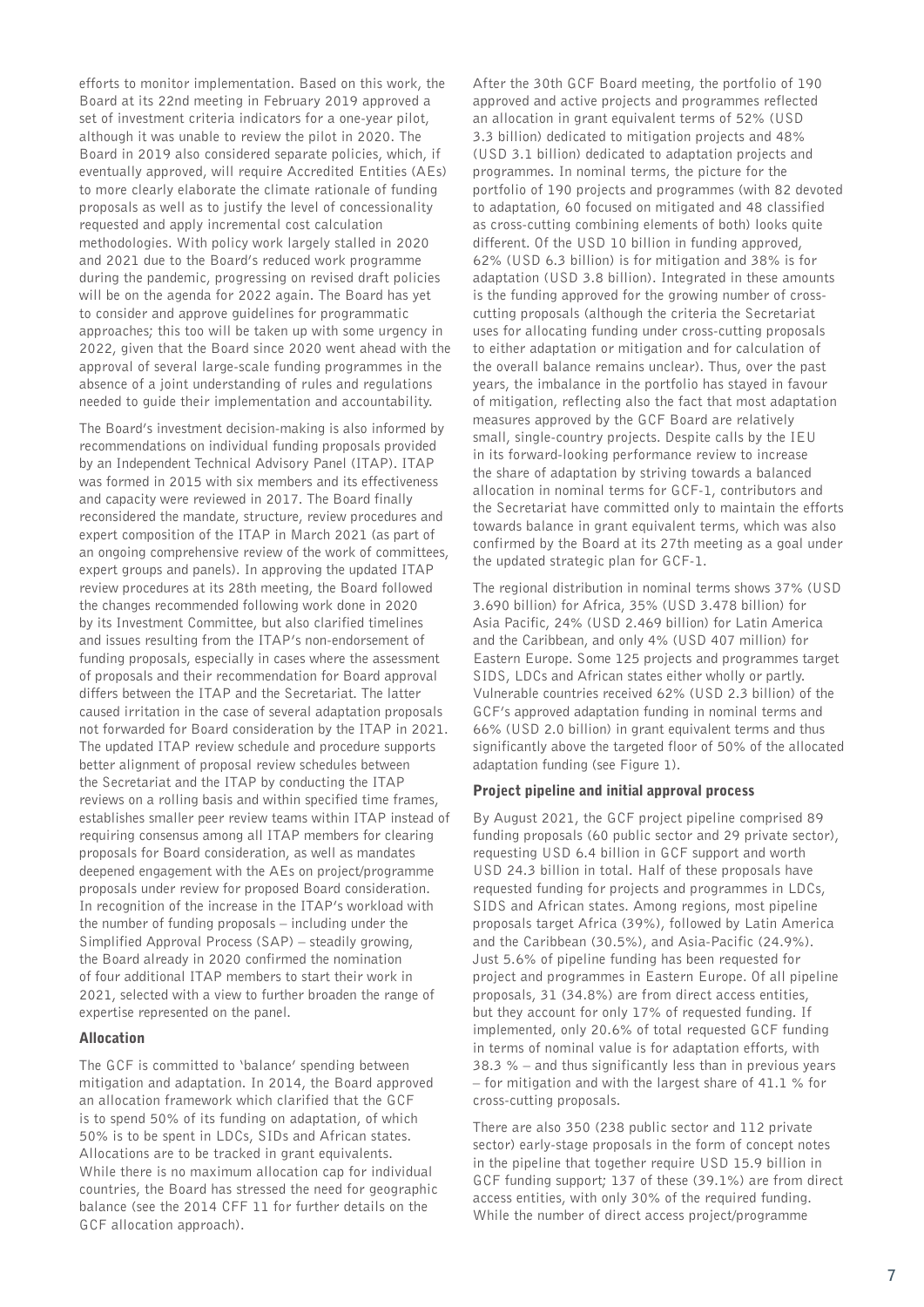

proposals and concept notes in the pipeline has further grown over the past year, it is still significantly lower than that for international access proposals and concept notes, especially when looking at the funding amounts requested for those proposals and concept notes.

Since 2016, the Secretariat has issued four targeted requests for proposals (RfPs) under five pilot programmes. Approved by the Board in 2015, specific pilot programmes on Enhanced Direct Access (EDA) and micro-, small and medium-sized enterprises (MSMEs) were launched in 2016. In 2017, at its 16th meeting, the Board approved a USD 500 million private sector-focused pilot programme that led to an RfP for mobilising funding at scale (MFS) in the same year. At its 18th meeting in Cairo in 2017, the Board approved an RfP under its USD 500 million REDD+ results-based payments pilot programme. An USD 80 million pilot scheme for a SAP for micro- and smallsize low-risk projects gained Board support in 2017 after many delays, accepting proposals on an ongoing basis. The GCF's Independent Evaluation Unit (IEU) in June 2021 completed a rapid assessment of the GCF's RfP modality and recommended significant improvements to its use to address the current lackluster utilisation of some of the active RfPs (IEU, 2021):

• Only three projects worth USD 46.6 million have been approved under the EDA pilot so far, including one at the October 2021 Board meeting. The programme's future pipeline looks challenged with only three remaining active funding proposals and five EDA concept notes worth USD 154.5 million in the pipeline. The GCF Secretariat has intensified efforts to support direct access entities in utilising the EDA approach, including by issuing a new guidance document in November 2021.

- For the MSME pilot programme, 30 concept notes were initially received, with seven shortlisted for further development. Of these, four were submitted and approved, but only three MSME projects (worth USD 60 million) are still at an active stage, with one having lapsed.
- The private sector-focused RfP for MFS received 350 concept notes, of which 30 were shortlisted. It saw its first proposal approved at the 23rd Board meeting in July 2019, with two more proposals approved each at the 25th and 27th Board meetings in 2020 for a total worth of USD 263 million.
- Under its USD 500 million REDD+ results-based payments pilot programme, four projects worth USD 228.7 million in Brazil, Ecuador, Paraguay and Chile were approved in 2019. Four more projects in Indonesia, Colombia, Argentina and Costa Rica worth USD 268.2 million were approved in 2020, thus exhausting the funding envelope for the pilot programme with four concept notes still in the pipeline, which, if approved, would require USD 350 million in results-based payments. A further three countries were eligible for support under the pilot as of mid-2021. A review of the REDD+ results-based payment pilot approach is ongoing and will likely see updated terms of reference and a revised score card for the expected second phase of the pilot programme to be launched in 2022.
- Since its launch in late 2017, the SAP pilot scheme saw the approval of four projects in 2018, added another eight approved projects in 2019, seven more in 2020, and four in 2021 for a total of USD 208.5 million approved across 23 SAP projects. Of these, however, only eight are from direct access entities and only two from the private sector. The demand for SAP is high with another 97 funding proposals and concept notes (82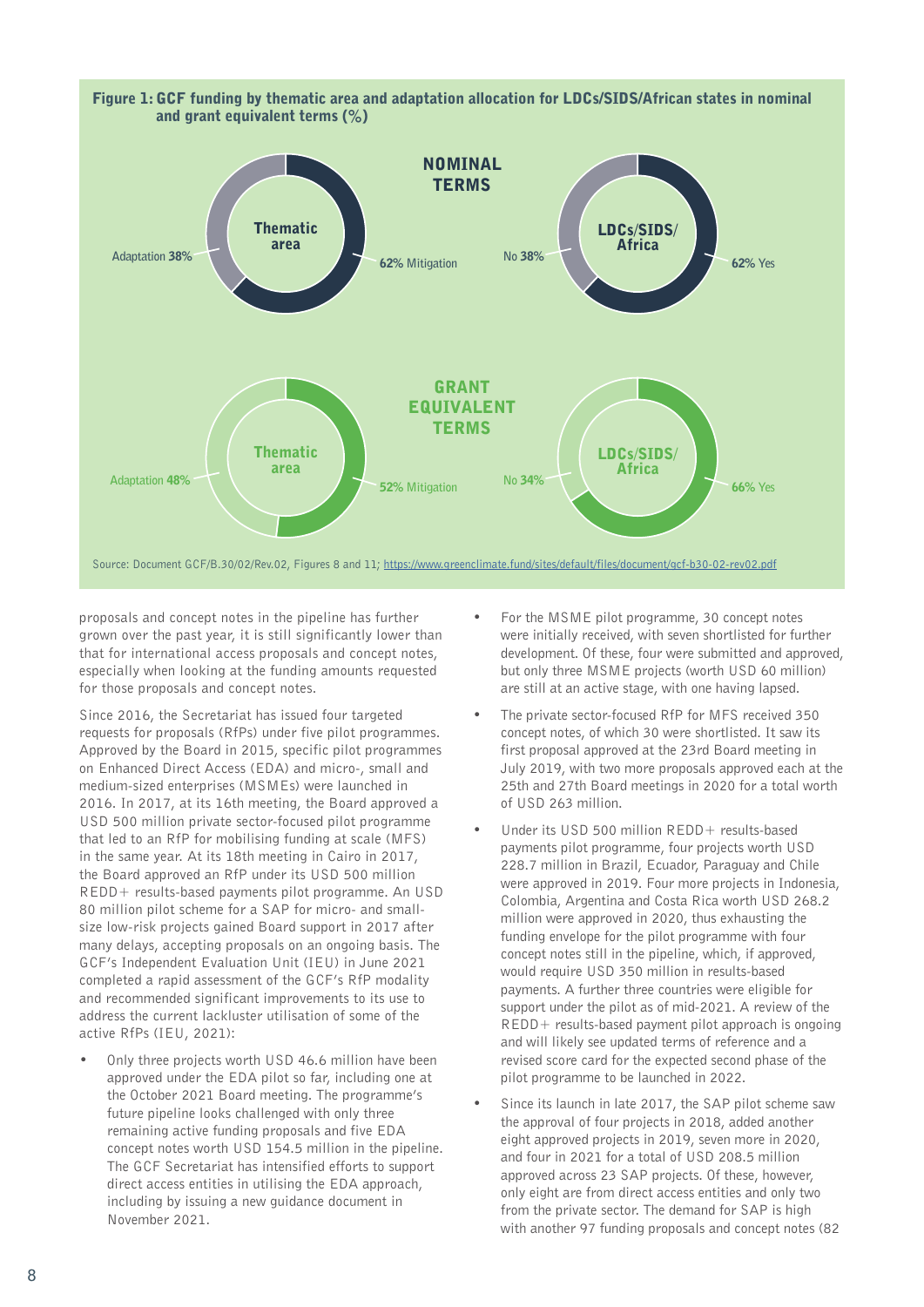from the public sector and 15 from the private sector) in the pipeline worth almost USD 890 million in GCF support and USD 1.2 billion when taking co-financing into account. Two thirds of the requested GCF funding in the SAP pipeline is from DAEs and National Designated Authorities (NDAs).

Throughout 2021, the SAP was reviewed by the Secretariat and independently assessed by the IEU with significant updates proposed to its operations, including increasing the level of GCF funding support from the current USD 10 million, widening the eligibility to midrisk categories and the consideration of shifting SAP funding decisions away from in-person Board meetings. While the Board considered and discussed those and other options at both its 29th and 30th Board meeting, no decision on specific elements for updating the SAP was taken.

The Secretariat conducts due diligence on all proposals submitted to ensure compliance with the Fund's interim environmental and social safeguards, its gender policy, and financial and other relevant policies. It also assesses proposals against the GCF investment framework as well as specific additional scorecards in the case of targeted RfPs. Only funding proposals that have received a noobjection clearance by an NDA or a country's focal point can be submitted. Throughout 2021, Board discussions and Secretariat efforts continued to centre on steps to improve the quality of proposals, including by better elaborating their climate rationale, and to increase the number coming from direct access entities. The Board approved at its 22nd meeting in February 2019 a policy outlining requirements for cancellation and restructuring of approved projects. As in 2020, the Board and Secretariat saw an uptick in restructuring requests in 2021 for already approved projects due to implementation delays from the pandemic. This included extending timelines and changing financial terms of projects and programmes under implementation, several of which were approved in 2021.

A project preparation facility (PPF) further ramped up its activities in 2021, including its roster of consultancy firms that can directly provide project preparation services especially to direct access entities at their request. Established following a Board decision at its 11th meeting in Zambia in 2015, USD 40 million was approved by the Board at its 13th meeting for the initial phase of the PPF. Targeted at small-scale activities and for direct access partners (although it is open to request from all accredited entities), 65 PPF applications have been received and are active, of which 43 have been approved for USD 27.3 million with USD 19.4 million disbursed. Some 30 (69%) of the approved PPF applications were from direct access entities.

By mid-October 2021, after 17 rounds of project considerations since late 2015, the Board had approved USD 10 billion for 190 active GCF-supported projects and programmes. This includes 40 private sector projects/ programmes and 43 to be implemented by direct access entities, as well as three projects under the EDA, three under the  $MSME$ , eight under the  $REDD+$  and five under the MFS pilot programmes. In 2021, 32 project and programme proposals were approved for USD 2.904 billion in GCF funding. Of these 14 supported adaptation with USD 726.6 million (25%), nine supported mitigation with USD 1.37 billion (47%), and eight supported cross-cutting projects and programmes with USD 807.9 million (28%) in GCF support in 2021. Implementation ramped up further in 2021 despite disruptions caused by the pandemic. As of August 2021, 134 approved projects and programmes worth USD 5.8 billion were under implementation, with USD 2 billion (35%) disbursed, including full disbursement for approved funding for 11 projects (among them six REDD+ projects). By the end of 2021, some additional 20 project or programmes were under implementation, bringing the total to USD 6.8 billion, with USD 2.3 billion in disbursement. Disbursement could reach up to USD 3.4 billion by the end of 2022. Figure 2 provides an overview over the development of GCF portfolio implementation and disbursement since 2015.



Source: Document GCF/B.30/Inf.12, Figure 20, p. 20, [https://www.greenclimate.fund/sites/default/files/document/gcf-b30-inf12.pdf;](https://www.greenclimate.fund/sites/default/files/document/gcf-b30-inf12.pdf) updated information from <https://www.greenclimate.fund/projects/dashboard> as of January 2022.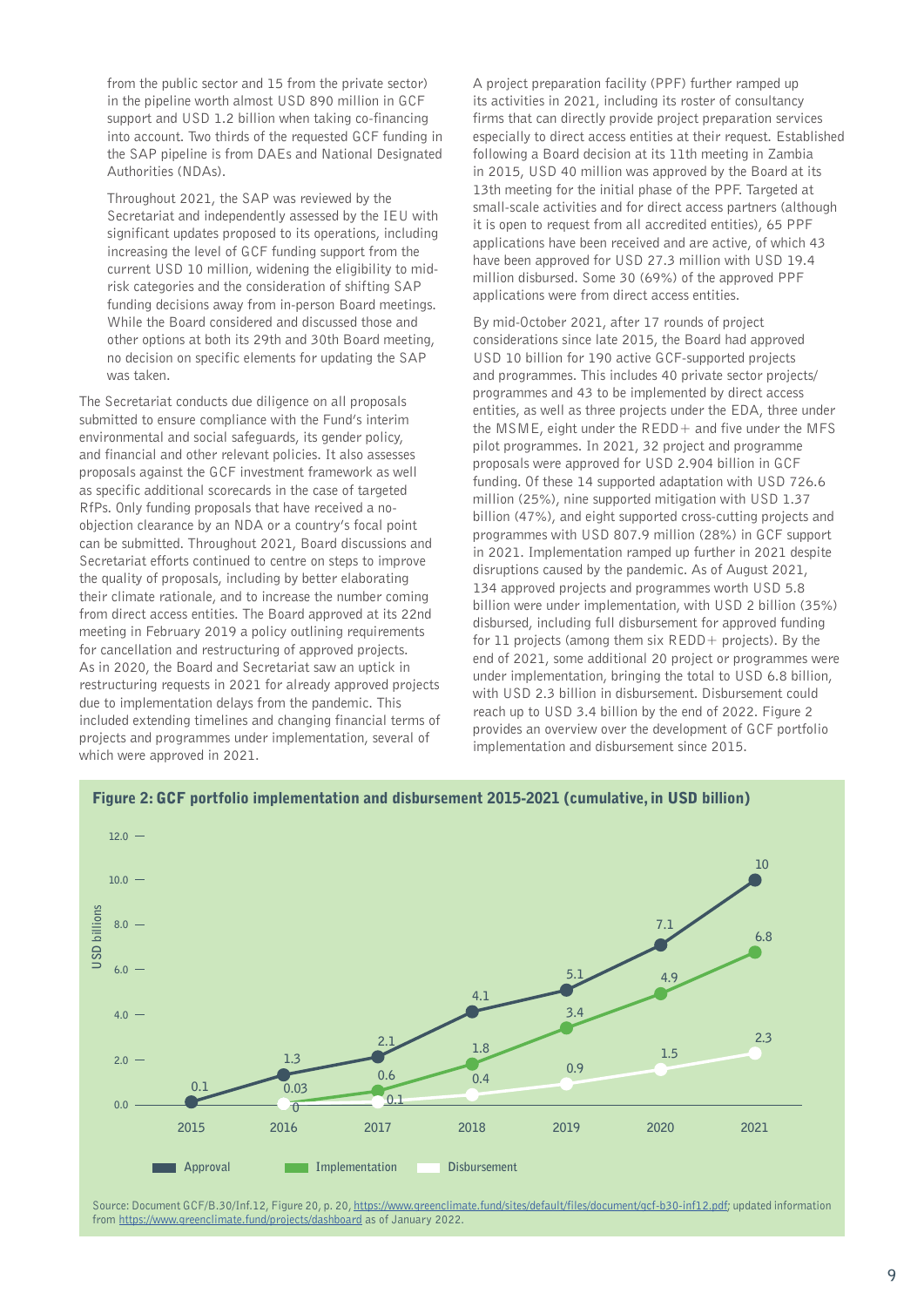#### Financial instruments, concessionality and co-financing

The Fund has used financial instruments beyond grants and concessional loans in support of its 190 approved projects and programmes so far, although equity investments and risk guarantees – with 6% (USD 534.6 million) and 2% (USD 179.8 million) respectively – still make up a minor percentage of overall GCF funding (44% or USD 3.9 billion of approved financing is committed in the form of concessional loans and 42% or USD 3.8 billion in the form of grants). Results-based payments, such as the funding paid for eight REDD+ projects, now takes up 6% (USD 496.7 million) of approved funding. Over time, the Fund may also offer an even broader suite of financial instruments. For example, the PSF has started to involve the Fund as a direct equity investor in some GCF projects and is floating the idea of establishing a co-investment platform. Some developing-country Board members remain concerned that more complex financial instruments would move the Fund towards a bank structure, thus undercutting the core mandate of the GCF as an operating entity of the financial mechanism of the UNFCCC, which focuses on meeting the additional costs of climate change-related interventions through concessional financing.

At its 13th meeting in 2016, the Board proposed interim risk and investment guidelines for one year. These were differentiated for the public and private sector and based on principles such as maximising leverage and only seeking the minimum required level of concessionality. The guidelines stipulated that while public sector projects could receive 100% GCF grant funding, for private sector investments the grant component would be capped at 5% of total costs. Five years later, however, the Fund is still operating on a caseby-case approach, as a standard set of terms for even public sector lending is not yet elaborated. In 2019, a review of the financial terms and conditions recommended a uniform approach to measuring the level of concessionality needed to make GCF funding proposals viable, but the review confirmed the case-by-case approach for private sector proposals.

At its 24th meeting the Board approved a policy on cofinancing. While not establishing a co-financing requirement to access GCF funding, the new policy nevertheless outlines such an expectation and details AE reporting requirements on co-financing. Board efforts that began in 2019 to consider separate policies on concessionality and incremental cost methodologies stalled in 2021 and will need to be taken up again in 2022.

## Risk management

To balance inputs into the Fund (currently only in the form of grants from the public and private sector, paidin public capital contributions and concessional public loans) with the risks and concessionality of finance that the GCF is to offer, the Fund established safeguards such as capital cushions to maintain the ability of the GCF to deliver a significant portion of its funding as grants. The implementation of its initial financial risk management framework (approved by the Board at its 7th meeting in 2014), as well as the implementation of a comprehensive risk management framework (approved by the Board at its 17th meeting and which includes the GCF's risk appetite statement) is overseen by the Board's standing Risk Management Committee working with the Secretariat's Office of Risk Management and Compliance. A detailed risk register – that also addresses non-financial risks such as reputational or compliance risk that the Fund faces as part

of this framework – is complemented by a preliminary risk dashboard. This was further refined in 2018 and is updated quarterly for every Board meeting. Several components of the GCF risk management framework were approved in 2018, specifically an investor risk policy, a non-financial risk policy covering disasters or cyber-attacks, and a funding risk policy dealing with liquidity or foreign exchange risks. At its 23rd meeting in July 2019, the Board approved one of the last missing policy pieces in the risk management framework – a compliance policy. In 2020, the Secretariat and Risk Management Committee jointly reviewed the initial financial risk management framework, proposing only minor changes. The Secretariat in 2021 continued to work on updates to the legal risk management and risk-rating models, and provided further analysis of the currency risk of non-USD contributions to the GCF.

#### Country ownership

The Board has repeatedly confirmed country ownership and a country-driven approach as core principles of the Fund. An NDA or a focal point acts as the main point of contact for the Fund, develops and proposes individual country work programmes for GCF consideration, and ensures the consistency of all funding proposals that the Secretariat receives with national climate and development plans and preferences. As of January 2022, 147 of 154 eligible countries have designated an NDA or focal point. Countries' engagement with the GCF is highlighted on individual country pages on the GCF website. Countries have flexibility on the structure, operation and governance of NDAs.

At its 17th meeting the Board approved updated and more detailed country ownership guidelines, including guidance on country coordination functions and stakeholder engagement, which are to be reviewed at minimum every two years. Any proposal needs to be accompanied by a formal letter of no-objection to the Secretariat from the NDA or focal point in order for it to be considered by the GCF. For regional proposals, each country in which the project/programme is to be implemented needs to issue a no-objection letter. This is intended to ensure recipient-country ownership of funding for projects, particularly those that are not implemented by governments (for example through the private sector).

By the end of 2019, and with it the end of the IRM, 24 official country programmes detailing GCF funding priorities had been submitted in final form; a further 33 countries had shared draft versions of their country programmes. In 2020, only three additional country programme could be finalised. Only two more finalised country programmes endorsed by the Secretariat were added in 2021, although a number of additional country programme drafts were received and are in various stages of review. Country programmes that are nationally consulted and coordinated with the work programmes of accredited entities are seen as the basis for improved programming during GCF-1. For 2022, the Secretariat hopes to strengthen and re-organise its country programming support for a second generation of country programmes, including through further scaled-up technical assistance via readiness support, with a focus on embedding GCF financial support stronger than previously into a broader country financial strategy. The Secretariat expects the submission of 30 high quality country programmes in 2022. Work will also continue on familiarising AEs with updated country programming guidelines, streamlining AE's investment priorities in their work programmes and through active match-making by the Secretariat.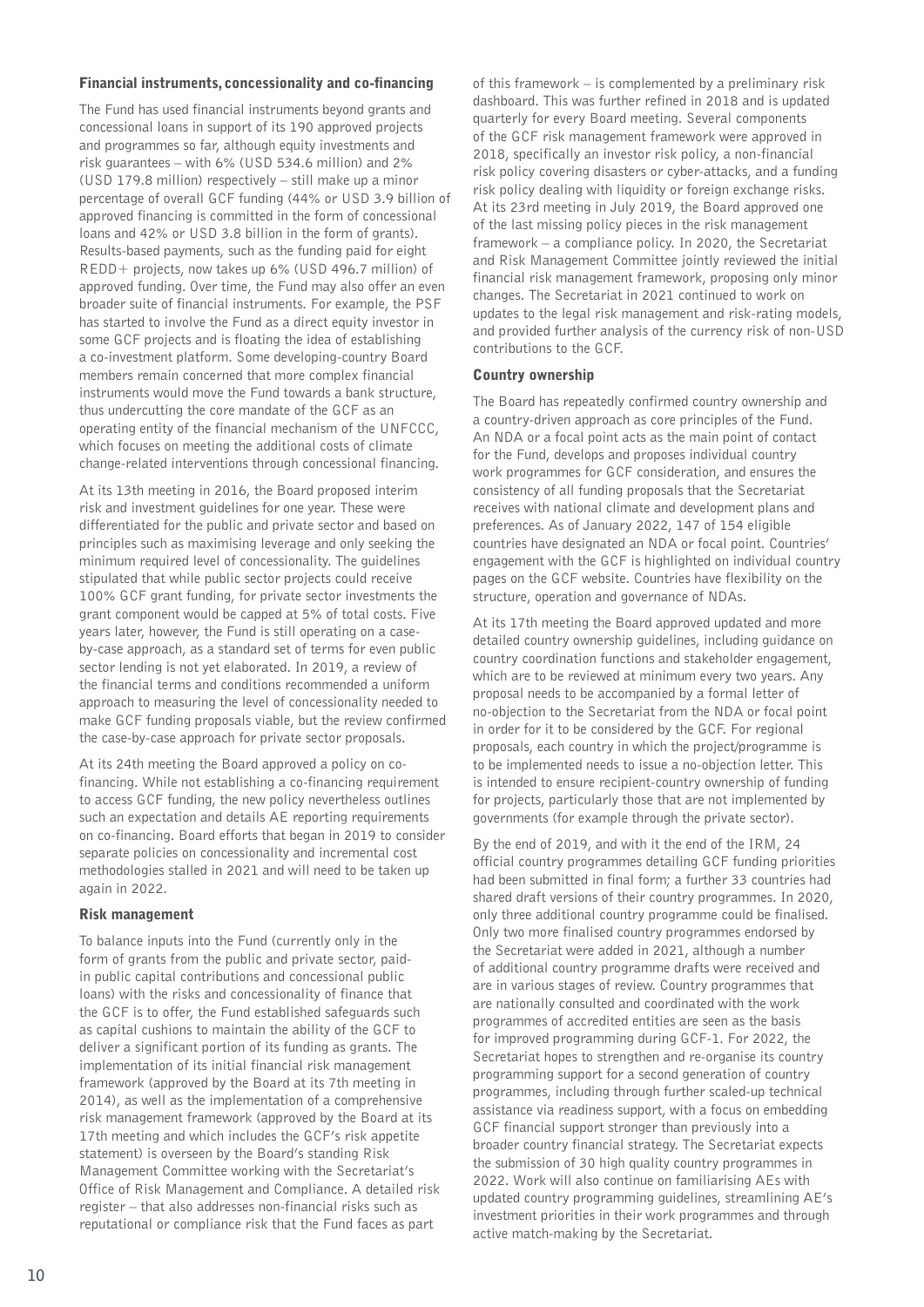#### Access modalities

The GCF works through a diverse range of partners. Like the Kyoto Protocol's Adaptation Fund, the GCF gives recipient countries direct access to funding through accredited national, sub-national and regional implementing entities and intermediaries. These may include government ministries, nongovernmental organisations (NGOs), national development banks, and other domestic or regional organisations that can meet the standards of the Fund. As previously mentioned, a letter of no objection by the country's NDA or focal point is also necessary under the country-ownership principle to allow for the accreditation of a direct access entity to proceed. Countries can also access funding through accredited international and regional entities (such as multilateral and regional development banks and UN agencies) under international access, and private sector entities can be accredited as implementing entities or intermediaries too.

Developing countries have also been keen to explore modalities for enhancing direct access (EDA), under which developing country-based accredited institutions make their own decisions about how to programme resources under an allocation of GCF resources. Under a USD 200 million EDA pilot programme, a July 2016 request for EDA proposals netted 12 concept notes, but few have come to fruition. At its 14th meeting, the GCF Board approved its first EDA project for a small grants programme in Namibia. After the Board failed at its 18th meeting in Cairo to approve an EDA proposal from Argentina, in 2018 only one more EDA proposal from Antigua and Barbuda was approved. It took almost three years for a third EDA proposal from Micronesia to be approved at the 30th Board meeting in October 2021. This leaves three active funding proposal and five EDA concept notes worth USD 154.5 million in requested GCF support in the pipeline. In 2020, the Secretariat established a new EDA team tasked to draft specific guidelines, and increased its outreach to direct access entities on how to develop EDA proposals as an innovative approach to promote more locally led climate actions. These guidelines were published in November 2021. The Secretariat in its 2022 work programme is also prioritising additional measures for enhancing direct access, such as targeted on-boarding and training for DAEs.

#### Accreditation framework with fiduciary standards and environmental and social safeguards

In 2014, the Board agreed on a broad accreditation framework with a three-step accreditation process. Implementing entities and intermediaries from both the public and the private sector need to have in place best practice social and environmental safeguards and meet strong fiduciary standards to ensure good financial management. Additional specialised fiduciary standards are required for financial intermediation and programme management. GCF AEs also have to show their ability to comply with the GCF gender policy. In June 2014, the Board adopted the performance standards of the International Finance Corporation (IFC), the private sector arm of the World Bank Group, as the Fund's interim environmental and social safeguards (ESS). While the Fund was supposed to develop its own ESS within three years with inclusive multi-stakeholder participation, this process has been significantly delayed and was only taken up in 2019. This followed the adoption of a forward-looking, human-rights based Environmental and Social Policy (ESP) at the 19th Board meeting in 2018 as a core building block towards completion of the Fund's own

Environmental and Social Management System (ESMS). The ESP was updated in 2021 to codify obligations by GCF implementation partners to comply with the Fund's policy on preventing sexual exploitation, abuse and harassment. At its 23rd meeting in July 2019, the Board finally approved the process for developing the Fund's own ESS through a comprehensive multi-stakeholder participation process. While progress on this work stalled in 2020, late 2021 saw a call for public input on the suggested scope and specificities of the GCF's new proposed ESS, which are expected to be completed now in late 2022.

Under a 'fit-for-purpose' accreditation approach – in which the application of fiduciary standards and ESS are categorised and matched to the risk level, complexity and size of the project or programme that will be implemented – applicant entities choose which category of accreditation they seek and whether they want to be accredited to provide additional intermediating functions.<sup>2</sup> A six-member Accreditation Panel, last evaluated and adjusted in expert composition and membership as a result of an in-depth performance evaluation in late 2020 for its 2021-2024 term, reviews applicants' documentation and recommends to the Board whether an entity shall be granted accreditation, indicating further conditions where applicable. The initial accreditation period is for five years, after which time an entity needs to reapply. An entity can also seek to upgrade its accreditation to a higher risk, size, or complexity level, with eight such upgrades so far approved by the Board. According to a decision taken at the 23rd Board meeting, accreditation is considered effective once an AE has signed its Accreditation Master Agreement (AMA). With the accreditation of the first GCF implementing entities effective since spring of 2015, the Board at its 24th Board meeting approved a review process for re-accreditation. In 2020 eight AEs were originally scheduled to apply for re-accreditation, although in a decision at its 26th meeting the Board allowed for a one-time request for a six-month extension to the accreditation term due to Covid-19. In 2021, the Board re-accredited five AEs (including three DAEs), but could not agree on the re-accreditation of one DAE. There are 25 more AEs in various stages of the re-accreditation process, with several requesting extensions due to the pandemic; the Secretariat expects up to 23 AEs could come up for reaccreditation in 2022.

## Accredited implementing entities of the Fund

Since the call for accreditation applications was opened in November 2014, the interest in partnering with the GCF has remained high. As of August 2021, there were 116 entities in the pipeline seeking accreditation that have yet to submit their applications, with 125 that had submitted applications under review, including 80 from direct access entities and 30 from the private sector. The GCF Board has approved the accreditation of applicant entities since its 9th Board meeting in March 2015 in 15 batches for a total of now 113 AEs, although it did not consider accreditation proposals at its 11th, 16th, 19th, 20th, 28th and 30th meetings. Of those, 42 are international access entities and 71 direct access entities (57 national and 14 regional), with 24 from the private sector. However, less than 40% of these have so far programmed projects with the GCF. Over the past years, significant strides have been made in having the AMAs of 95 of the now 113 AEs signed, with 85 becoming effective as the last legal step in fully operationalising their engagement with the GCF and thus overcoming a worrisome legal backlog.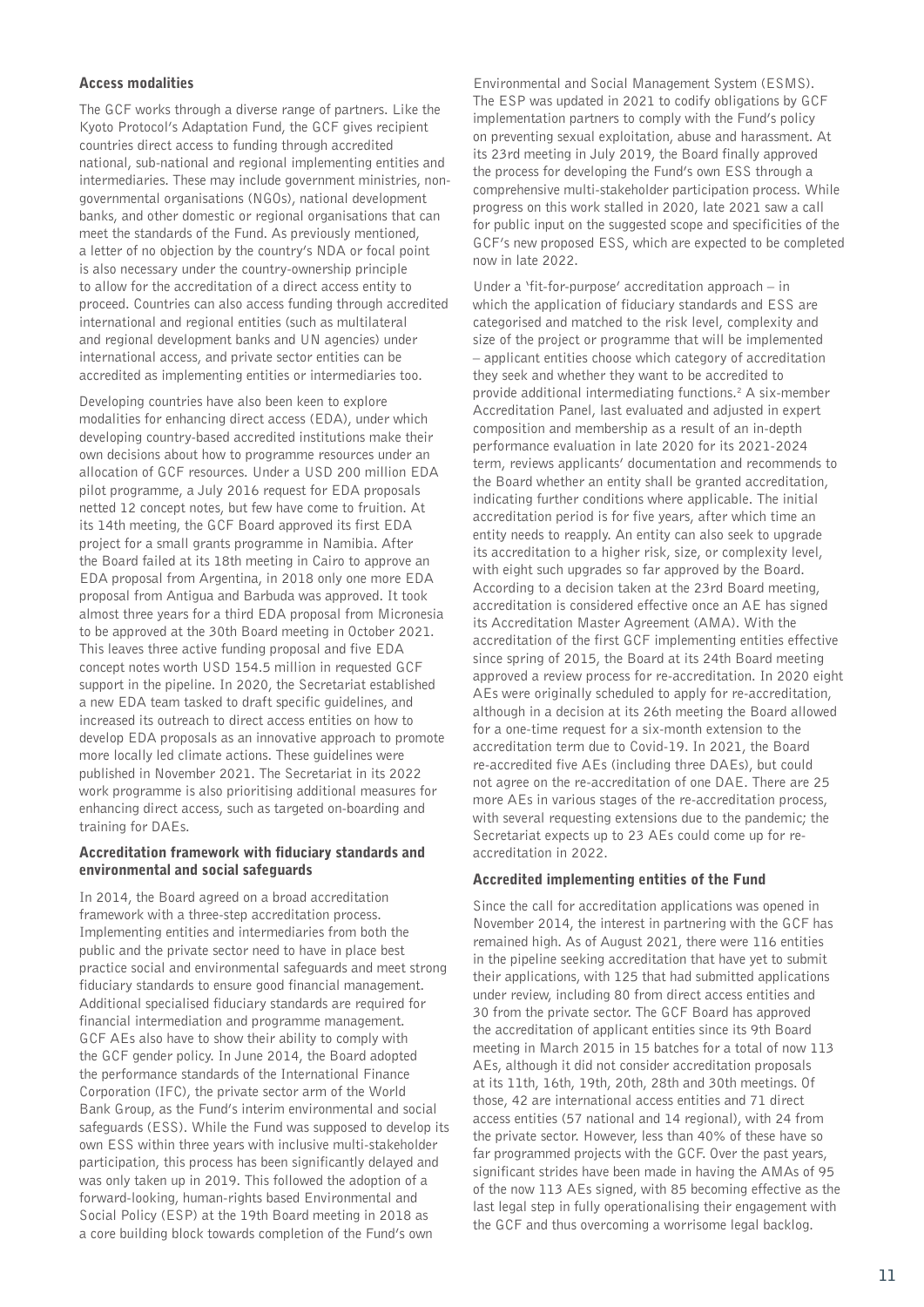The current GCF accreditation process has sparked concerns with some stakeholders, including with respect to the length and complexity of the application process, its transparency and thoroughness, and the diversity and balance of the GCF's AE. Independent third-party views on the track record of applicant entities are still not part of the Accreditation Panel review process and there is a lack of transparency of who is in the accreditation pipeline. While the number of direct access AEs continues to grow faster than international access ones (256 direct access entities had been nominated by 101 countries by August 2021), without additional efforts to prioritise the accreditation of national and regional institutions and the upgrade of current direct access AEs for financial intermediation and larger and higher risk project categories, the existing imbalance in who accesses GCF funding will continue. The latest round of 13 project and programme proposals approved at the Board's 30th meeting in October 2021 means that 80% of approved GCF funding in nominal terms (USD 8 billion) is channelled through international access entities, and only 20% (USD 2 billion) through direct access entities, a share that has not grown significantly over the past year. As just a few international entities capture a disproportionate share of GCF approved funding, this raises the issue of concentration risk.

The United Nations Development Programme (UNDP) is the entity with the largest share of GCF approved funding with a total of USD 1.166 billion or 11.7% of the GCF funding portfolio. It is also implementing by far the largest number of individual GCF projects and programmes, at 36. The European Bank for Reconstruction and Development (EBRD) follows closely with USD 1.093 billion or 10.9% for seven large-scale programmes and financing facilities. The World Bank is third with USD 984 million for 11 projects and programmes or 9.8%, the Asian Development Bank (ADB) is next with 947 million (9.5%) for 12 projects and programmes, and the Inter-American Development Bank (IDB) has 562 million (5.6%) for seven projects and programmes and rounds up the top five recipients. These

five large international entities together received USD 4.75 billion (or 47.5%) and thus almost half of all approved GCF funding as of January 2022. A similar concentration among a few recipients – although at decidedly lower levels – is also happening among direct access entities. The top five receive USD 1.296 billion for 13 projects, and thus with 12.9% of the approved GCF funding, the lion's share of 65% of approved funding flowing through direct access entities (Figure 3). The Secretariat, in its 2022 workplan, laid out a multipronged direct access entity (DAE) strategy that will span both pre-accreditation and post-accreditation stages in order to bring more DAEs online and enable DAE work to account for a greater share of projects and GCF funding. It foresees a programming goal for 2022 of up to 14 DAE projects and programmes for between USD 350 and USD 550 million.

The Board, at its 18th meeting, also mandated the Secretariat to consider a revision of the accreditation framework to include other modalities for institutions to work with the GCF, such as a project-specific assessment approach (PSAA). While the Board approved the PSAA in principle at its 23rd meeting in July 2019, an elaboration of its procedure stalled in 2020 and 2021 and will have to be brought to a Board decision in 2022. The PSAA is included as a core feature of the updated strategic plan that was approved at the 27th Board meeting in November 2020, and is considered a necessity to move forward with concept notes submitted by non-accredited entities from the private sector under its MFS pilot programme.

Lastly, a long-overdue accreditation strategy (first requested by the Board at its 10th meeting in July 2015) was not discussed in 2021 and will have to be tackled in 2022. This must clarify how accreditation fits into the overall GCF vision and examine the capabilities of the growing existing AE network against both the mandate and the updated strategy of the GCF, as well as the needs of developing countries. It must also guide prioritisation in the accreditation and reaccreditation of AEs.



Source: Authors' own calculations, based on Board document GCF/B.30/Inf.12, figure 18, p.18 [\(https://www.greenclimate.fund/sites/default/files/](https://www.greenclimate.fund/sites/default/files/document/gcf-b30-inf12.pdf) [document/gcf-b30-inf12.pdf\)](https://www.greenclimate.fund/sites/default/files/document/gcf-b30-inf12.pdf), and updated to reflect project/programme approvals at B.30)

Notes: Number of approved projects is given in parentheses against each entity. Abbreviations: ADB = Asian Development Bank; BOAD = Banque Ouest Africaine de Développement (West African Development Bank); CABEI = Central American Bank for Economic Integration; CAF = Corporación Andina de Fomento; DBSA = Development Bank of Southern Africa; EBRD = European Bank for Reconstruction and Development; IDB = Inter-American Development Bank; IDCOL = Infrastructure Development Company Limited; UNDP = United Nations Development Programme.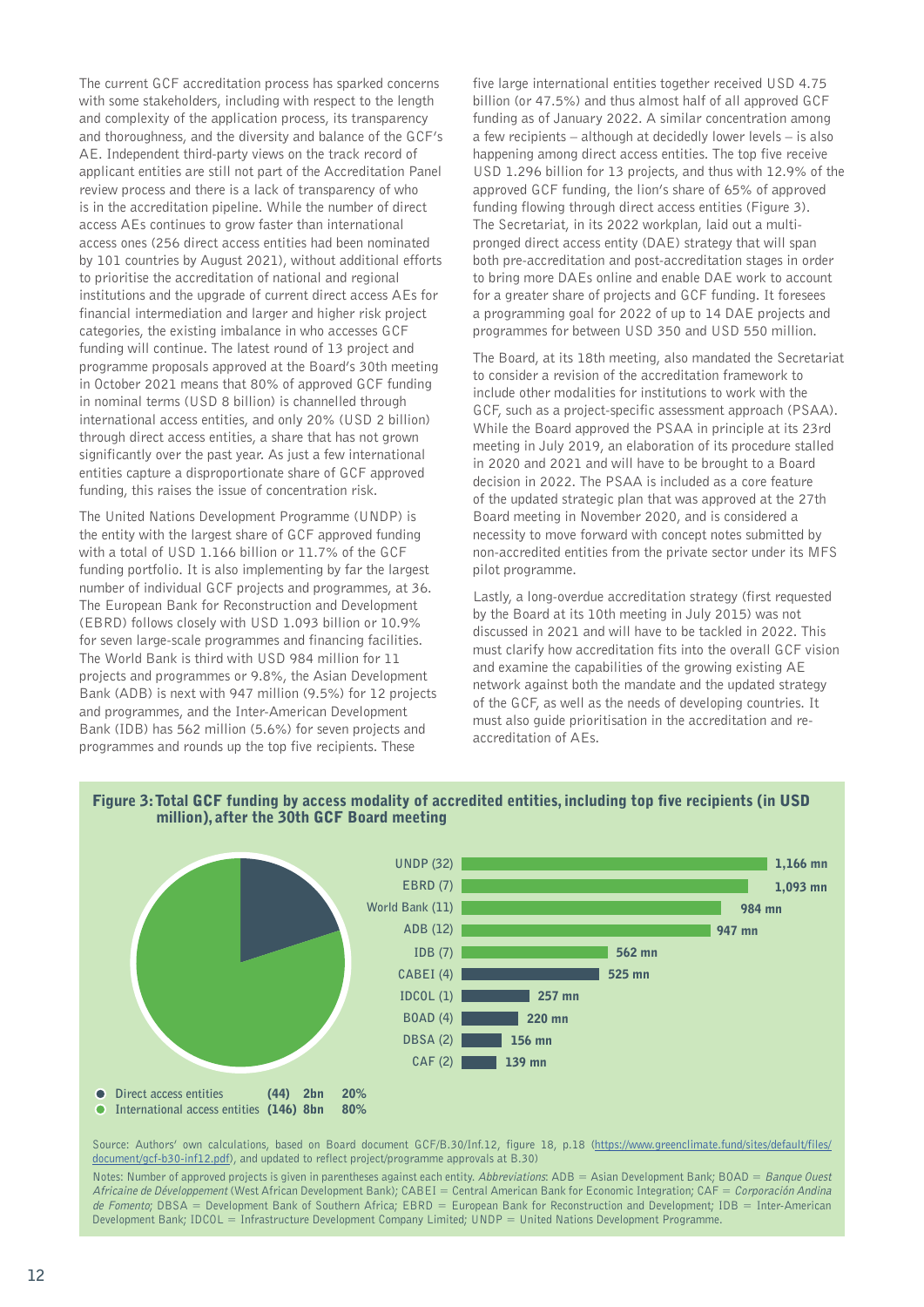#### Monitoring and accountability

The GCF governing instrument foresees three separate accountability mechanisms, namely the IEU reporting to the Board, an Independent Integrity Unit (IIU) and an Independent Redress Mechanism (IRM).<sup>3</sup> In Songdo in June 2014, the Board decided on the terms of reference for all three mechanisms, specifying, for example, that the Independent Redress Mechanism will receive complaints by affected people related to Fund operations as well as recipient-country complaints about Board funding decisions. As of 2017, all three units had started their work, with the Independent Redress Mechanism gaining approval for a revised terms of reference in 2017.

Since 2018, all three units have submitted ambitious yearly work programmes with growing budgets and staff. In 2019, the Board approved standards for the implementation of a policy on anti-money laundering and countering the financing of terrorism (AML/CFT), as well as policies drafted by the IIU on prohibited practices and protection against sexual exploitation, abuse and harassment (SEAH). A new policy on administrative remedies and exclusion for integrity violations committed by GCF partners developed by the IIU was also approved in 2021. While already operational for GCF personnel, some revisions to the SEAH policy's application to GCF implementing partners were only finalised in March 2021 by integrating SEAH policy requirements into a revised Environmental and Social Policy (ESP) approved. The Board also approved at its 22nd meeting guidelines and complaint procedures for the Independent Redress Mechanism, which in 2021 received two new formal project-related complaints.

With the IEU producing on average four full scale evaluations per year, the Board given its reduced virtual engagement in 2021, fell further behind in fully considering several in-depth independent evaluations completed by the IEU in 2020 and 2021. This includes those of country ownership, of the GCF's environmental and social safeguards, of the relevance and effectiveness of GCF investments in SIDS, and the GCF's approach to the private sector and to adaptation. Board reviews of two further IEU assessments on the GCF accreditation function and the rapid assessment of the GCF's request for proposal modality are also outstanding, although the assessment of the SAP was discussed and noted by the Board in October 2021. The continued backlog in considering the IEU's output comes at the same time as a pushback by some developing-country Board members against the IEU's growing mandate. While the Board search for a new head for the IEU was ongoing in 2021, the Board reviewed and updated the terms of reference for the IEU in 2021. The Board also tasked the IEU in preparation for the start of its replenishment discussions in mid-2022 with the second performance review of the GCF's performance for the ongoing GCF-1 programming period.

At its 11th meeting, the Board also approved an initial monitoring and accountability (M&A) framework for GCF AEs, which is a key part of the broader M&A system of the GCF. It sets the incentives and remedial actions to ensure compliance by the AEs with GCF safeguards, standards and its policies on gender and Indigenous Peoples. The framework relies primarily on regular mandatory selfreporting by AEs on both annual project implementation progress as well as continued compliance with relevant

GCF standards and policies with only spot checks by the Secretariat. However, it also highlights an oversight role for NDAs and local stakeholders through participatory monitoring approaches for project implementation.

For the 30th Board meeting, the Secretariat submitted its fourth annual GCF portfolio performance report (PPR), aggregating the individual annual performance reports (APRs) submitted by the AEs for the 116 projects and programmes under implementation as well as for the 370 readiness grants with funding dispersed by the end of 2020. The 2020 PPR highlighted a significant slowdown in project and programme implementation due to the Covid-19 pandemic, which for example, aggravated ongoing challenges in engaging stakeholders comprehensively in implementation, as well as for AEs to fully comply with the mandates of GCF policies on gender and Indigenous Peoples. In 2021, the Accreditation Panel also formally reviewed and analysed the required mid-term review reports that had to be formally submitted by 13 AEs that had reached the mid-term of their accreditation period.

The M&A framework also importantly includes a provision to monitor the shift of the entire portfolio of AEs – not just the GCF-funded portion – away from fossil fuels as a condition for re-accreditation after five years. Further work on setting a baseline for the consideration of the AE portfolio had stalled in 2019, after a draft methodology submitted for the 21st Board meeting in October 2018 was not considered. Instead, the Accreditation Panel, together with the Secretariat, developed a light-touch version of a baseline indicator tool for a pilot phase that is now under implementation with a sample of 15 AEs. This methodology was applied for the first time to several AEs seeking re-accreditation in 2021 showcasing some of the utility, but also challenges in applying the approach. In particular, the re-accreditation of one DAE stalled in 2021 as some developed country Board members felt the entity had insufficiently demonstrated its compliance with this provision of the GCF re-accreditation process. This problem could be repeated for other AEs in 2022.

## Readiness and preparatory support

LDCs, SIDS and some developed countries on the GCF Board made a strong case for early support for 'readiness activities' that would build country capacity to access and programme GCF finance effectively. Germany and South Korea provided early resources for this purpose before the IRM. By September 2017, the Board approved a total of USD 80 million for readiness activities, of which 50% was slated to support vulnerable countries including SIDS, LDCs and African states. The Board approved an additional USD 50 million at its 18th meeting and a further USD 60 million at its 19th meeting to deal with the growing number of funding requests. In July 2019, at its 22nd meeting, the Board committed another USD 122.5 million for the GCF's Readiness and Preparatory Support Programme (RPSP). This was followed by the Board approving an additional USD 162.4 million at its 26th meeting in August 2020 for the 2020–2021 work programme of the RPSP, thus increasing the overall readiness financing approved by the Board to USD 474.9 million. For the period 2020–2021, in light of the Covid-19 pandemic, readiness support in pipeline development and programming also focussed specifically on assisting developing countries in planning for a climate-resilient recovery.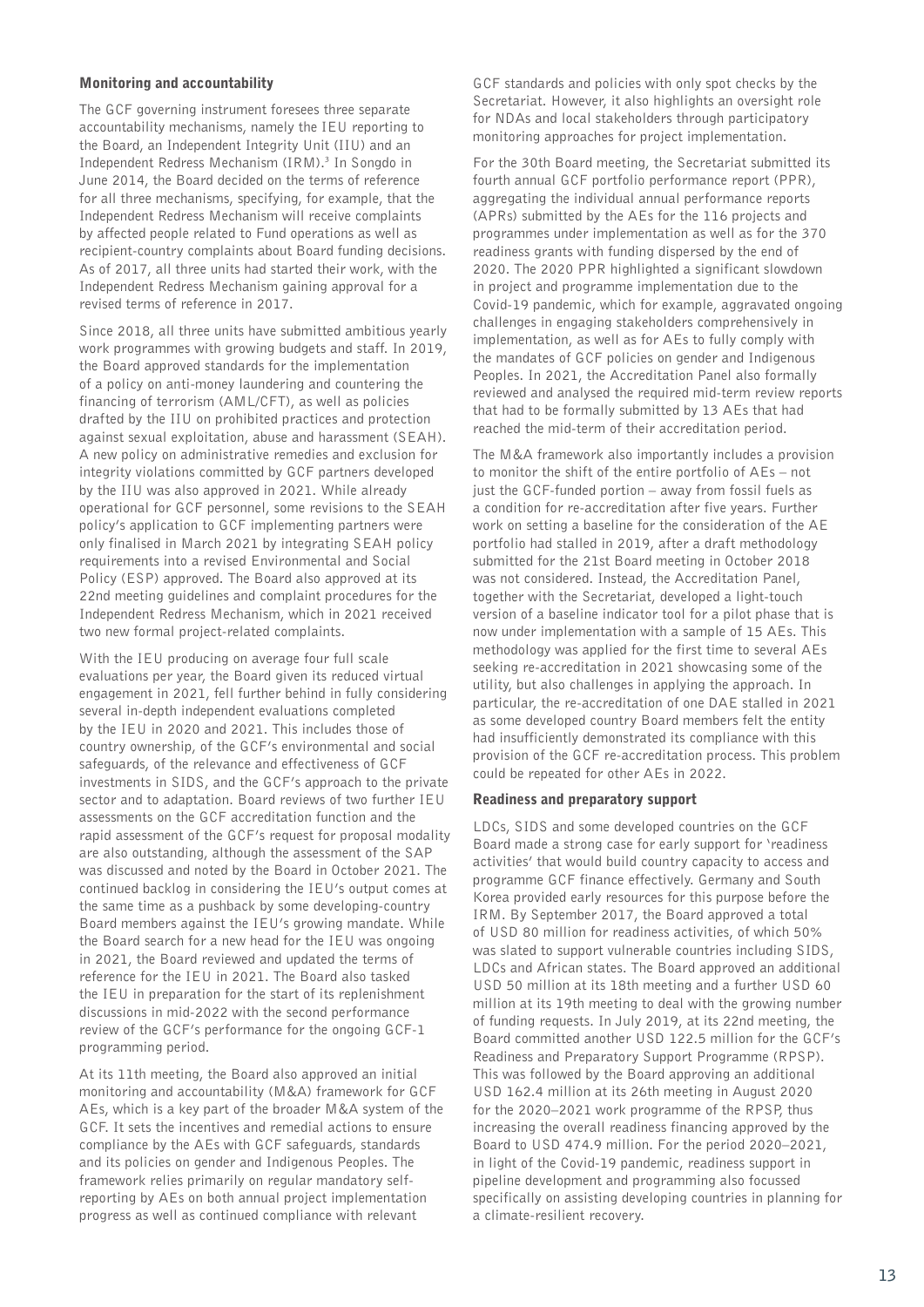Supporting national, sub-national and regional implementing entities and intermediaries to meet GCF accreditation standards has been identified as a priority of the programme. This is intended to ensure that these standards do not become a barrier to direct access to the GCF. The Fund also provides readiness support to strengthen the institutional capacities in recipient countries for country coordination and multi-stakeholder consultation mechanisms as needed, as well as to prepare country programmes and project pipelines. At its 13th meeting, the Board also revised the list of activities that it can support to now also include up to USD 3 million per country for the formulation of National Adaptation Plans (NAPs) and other adaptation planning processes. Since then, requests for NAPs support have steadily increased. At the national level, the NDA or focal point plays a lead role in deploying readiness and preparatory support funding, and the GCF is one of the few international funds to give NDAs direct access to funding for institutional activities and the development of country programmes.

As of January 2022, the GCF had approved 523 proposals from 140 countries, with readiness support worth USD 353 million, of which 20 new proposals were approved in 2021. The readiness pipeline as of August 2021 lists another 128 readiness proposals in various stages of development and review. By August 2021, 69 NAP proposals, the majority for SIDS, LDCs and African states, had been approved worth USD 162 million, with USD 62.5 million disbursed.

In 2016, the Board took steps to simplify readiness grant agreements, including through framework agreements with readiness providers such as UNDP or Deutsche Gesellschaft für Internationale Zusammenarbeit (GIZ, German corporation for international cooperation) which operate in many countries. It has now 134 readiness delivery partners, including NDAs, with 70% from developing countries. As a result, funding disbursed by August 2021 for the 439 readiness projects under implementation for both non-NAP and NAP support totalled USD 177 million.

In 2018, the Fund's RPSP was reviewed extensively by the GCF's IEU, its first independent review (IEU, 2019). The Board discussed the IEU's recommendations and made necessary adjustments in a revised readiness strategy for 2019–2021 that was adopted at its 22nd Board meeting. 'Readiness 2.0' now allows NDAs and focal points to request multi-year grants of up to USD 3 million for three years, replacing the previous one-year grants capped at USD 1 million.

## Private sector operations

The GCF's outreach to, and engagement with, the private sector is seen as a key defining element of the Fund. Originally set up as a separate Private Sector Facility (PSF), the Fund has now sought to make private sector operations a cross-cutting aspect of all GCF operations, including in accreditation, portfolio development and management and with a special focus on enabling domestic private investment in low-carbon and climate resilient approaches. As a result, as of January 2022, 34% of the portfolio's nominal value (USD 3.4 billion) had been allocated to the private sector.

A 14-member Private Sector Advisory Group (PSAG) – composed of eight private sector representatives (four each from developed and developing countries) in addition

to two civil society experts (one from developed and one from developing countries) and four Board members (two each from developed and developing countries) – was set up in 2014 in order to provide strategic guidance on GCF engagement with private sector actors. Working closely with the Secretariat as well as the Board Investment and Risk Management Committees, the PSAG over a period of five years elaborated broad principles as well as targeted recommendations to the Board for Fund-wide engagement options and opportunities with the private sector. This included, for example, recommendations on mobilising funding at scale or working with local entities, particularly MSMEs.

Following core recommendations by the PSAG, the Board approved a USD 200 million MSME pilot programme and a USD 500 million pilot programme for MFS at its 10th meeting in July 2015. The RfP for the MSME pilot, which opened in summer 2016, resulted in three approved MSME pilot proposals with no further proposal approved in 2021, but several in the pipeline. The RfP for MFS closed by September 2017 and netted 350 concept notes. Of these, 30 were shortlisted, with one approved by the Board at its 23rd meeting in July 2019, one initially submitted for and then withdrawn at its 24th meeting, and two more approved respectively at the 25th and the 27th Board meetings. In 2021, the IEU reviewed the use of both RfPs as well as the GCF's private sector approach.

The PSAG held no meeting in 2021, the third year in a row that it did not convene, casting doubts about its future as the mandate of its current members has since expired. However, its earlier recommendations on private sector engagement in REDD+, adaptation and in the SIDS were largely integrated in the update of the GCF's strategic plan approved in November 2020. This update also incorporated recommendations from a new private sector strategy shared with the Board in 2019, such as a stronger focus on private equity investments and facilitating the partnership of private sector actors with the Fund through a PSAA instead of fullfledged accreditation.

## Gender

All GCF funding needs to take a gender-responsive approach, as elaborated in a Gender policy and gender action plan for the Fund, approved at the 9th Board meeting in March 2015 (GCF, 2015). This has been under a mandated review, however, and efforts to significantly strengthen both – including by elaborating responsibilities of all GCF partners, clear priority actions and success indicators, as well as staff and budget requirements – stalled in 2018 and early 2019 due to strong objections from some developing-country Board members who felt that the policy added too much burden to recipient countries.

The logjam was finally broken with the adoption of an updated gender policy and gender action plan 2020–2023 at the Board's 24th meeting in November 2019, following assurances around strengthened technical assistance and readiness support for the implementation of the gender mandate, as well as weakened provisions (GCF, 2019b). The latter, for example, contextualises the implementation of the GCF gender mandate in national practices and cultural understandings, thus potentially weakening the universal principle of women's rights as unalienable human rights. The updated policy applies to all funding areas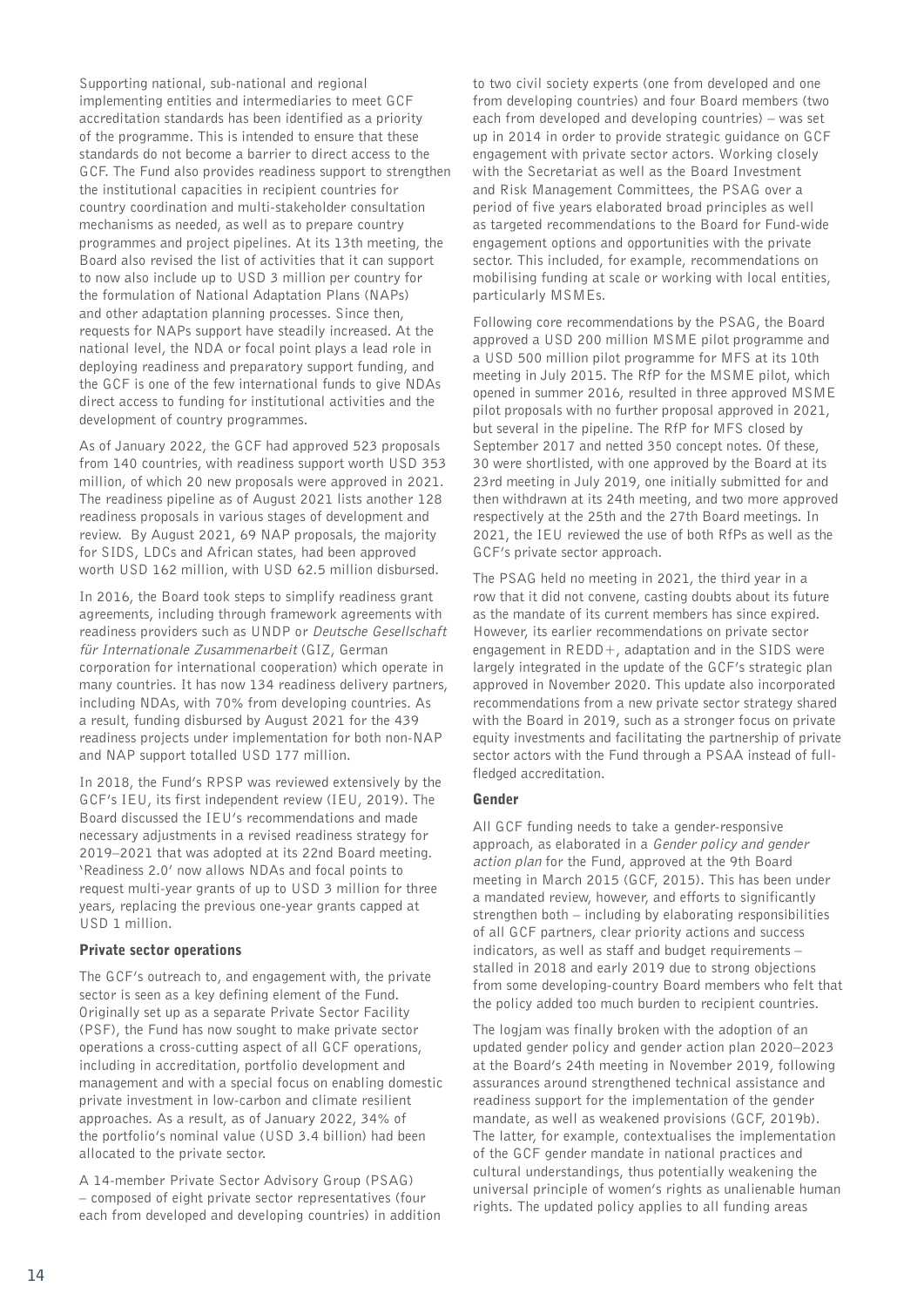and funding decisions of the GCF and makes a gender and social assessment accompanied by a project-specific gender action plan mandatory for each funding proposal.

In addition to the GCF gender policy update, gender considerations are mainstreamed into key operational policies and guidelines such as results management and investment decisions, as well as in accreditation procedures and stakeholder engagement processes. However, additional improvements are needed. While the GCF is the first dedicated climate fund to have a gender mainstreaming approach in place at the beginning of its funding operations, it could stand to lose this best practice leadership position without further efforts around gender integration. For example, the GCF annual portfolio performance reports for 2019 and 2020 for projects under implementation note failures of AEs to report against their submitted gender action plans and that, in some cases, this is missing entirely (GCF, 2020b; GCF, 2021d). Also, they suggest that projects several years into implementation are insufficiently treating the gender assessments and mandatory action plans as 'living documents' that are in need of updating and review by refining targets and indicators and tracking sex-disaggregated data consistently. Many projects under implementation also still lack a sufficient focus on transformative actions that address gender-biased power relations, equal access to resources, and joint decisionmaking (see also CFF10 2021 on gender and climate finance for further details).

The Board will have to address other gender provisions in the governing instrument, particularly the need for gender balance among the Secretariat staff – women are still underrepresented among its international staff and overrepresented in administrative function, although the Secretariat filled four senior management positions with women in 2020 and further increased its staff diversity. The same applies to the 24-person GCF Board, which as of January 2022 included six female Board members and eight female alternate Board members, with three Board seats still unfilled. Gender balance, as well as sufficient gender expertise of its members, is also crucial for the various committees and expert advisory bodies, including the PSAG, the ITAP and the Accreditation Panel.

## Indigenous Peoples

After years of continued engagement and lobbying by Indigenous Peoples' groups, the Board, at its 15th meeting in Samoa in December 2016, requested the Secretariat to prepare a Fund-wide Indigenous Peoples policy for it to consider. Working with Indigenous Peoples' representatives as part of an internal coordination group, the Secretariat managed a public submission process in the summer of 2017, inviting broad stakeholder input into the development of such a policy. The GCF's Indigenous Peoples Policy was approved at the 19th Board meeting, taking a strong rights-based approach by focusing on the self-determination of Indigenous Peoples and their right to free, prior and informed consent (FPIC) throughout the GCF project cycle (GCF, 2018). The Fund-wide policy is to be complemented by implementation guidelines developed by the Secretariat in 2019. A separate Indigenous Peoples Advisory Group (IPAG), originally expected to start its work already in 2020, has started its first term from January 2022 to December 2024 with four members and four alternate members self-selected by IP groups.

#### GCF relationship to the UNFCCC and the Conference of the Parties (COP)

The GCF is an operating entity of the UNFCCC's financial mechanism. It is to be "accountable to and function under the guidance of the COP" (UNFCCC, 2011: 17). The GCF Board sought to define the arrangements between the COP and the GCF with a decision in October 2013 that reaffirmed its full responsibility for funding decisions, which the Warsaw COP approved (UNFCCC, 2014). The Standing Committee on Finance (SCF), a complementary UNFCCC body aimed at taking stock and ensuring accountability in the global climate finance architecture, has also developed recommendations to this end.

The GCF Board prepares an annual report on its programmes, policies and priorities and status of resources and responds to feedback and guidance received in reaction from the COP, with its tenth report to the COP submitted in October 2021. In addition, the COP has the authority to commission an independent assessment of the GCF to evaluate overall Fund performance, including that of its Board and the adequacy of its resources, in connection with periodic reviews of the UNFCCC financial mechanism. In 2021, following COP guidance, the GCF worked on converting pledges received under its first replenishment process into signed contribution agreements; the Secretariat also succeeded in speeding up funding disbursements. However, due to constraints as a result of the pandemic, the GCF Board was unable to address policy gaps in 2021, including those related to decision-making by the Board, further streamlining and facilitating access to GCF funding and refining project/programme eligibility criteria or concluding the review of the accreditation framework. Likewise, there was little progress in extending the number of countries providing the Fund and its personnel with the privileges and immunities it needs through bilateral agreements to safely operate in recipient countries.

## Stakeholder and observer input and participation

The GCF governing instrument anticipates extensive stakeholder participation in the design, development and implementation of the strategies and activities financed by the GCF. Stakeholders are broadly defined as "privatesector actors, civil society organisations, vulnerable groups, women and indigenous peoples" (GCF, 2019a: 17). These mandates are currently operationalised primarily in the context of arrangements for country ownership and programming for the Fund, and in accreditation criteria for implementing entities and intermediaries. GCF readiness support also facilitates the gender-responsive engagement of national and sub-national stakeholders in the GCF programming process, although the IEU review in 2018 highlighted how lacklustre this engagement currently is (IEU, 2019). Following the 6th Board meeting in 2014, the Secretariat improved efforts to consult observers intersessionally via carefully managed requests for written input. However, the Secretariat still needs to elaborate stakeholder engagement guidelines to improve comprehensive outreach and involvement of stakeholders and observers in the GCF.

There is also a provision for stakeholders to observe the deliberations of the Fund, and for two active observers each from the private sector and civil society to provide input at Board meetings. In 2016 the Board initiated a participatory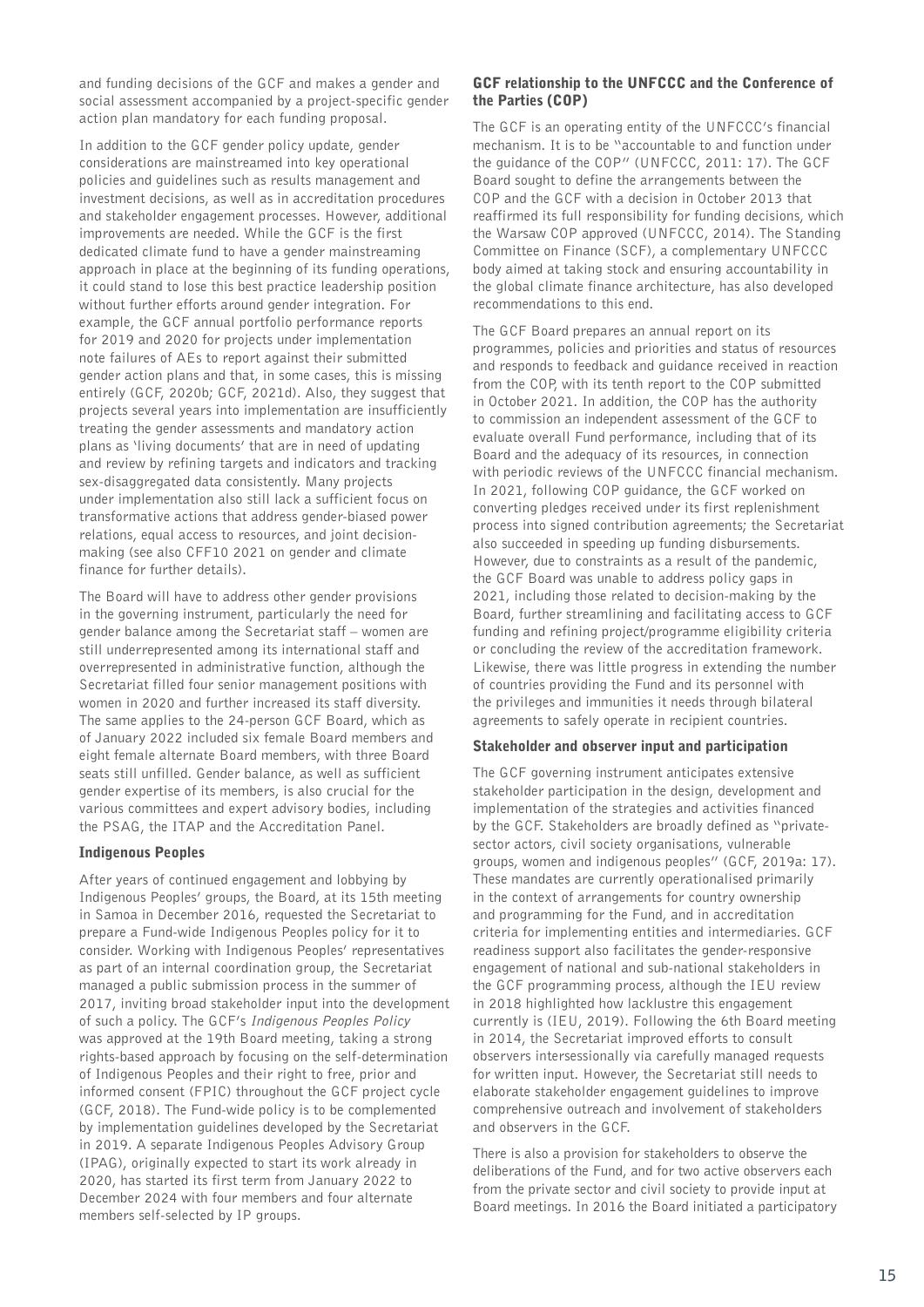review of observer participation in Board proceedings with the goal of addressing existing weaknesses, such as the lack of financial support for the participation of observers from developing-country civil society organisations (CSOs) or the lack of direct representation for Indigenous Peoples. This review stalled in 2018 but was started up again in 2019 with a new submission process for public inputs. While the review was scheduled to be finally considered in 2021 according to the Board's four-year work plan approved in 2020, the item was again indefinitely postponed in 2021. This leaves the role of observers, already severely affected by reduced engagement options in virtual Board meetings over the preceding years due to the Covid-19 pandemic, in a precarious situation going into 2022.

## Information disclosure and communication strategy

At its 12th meeting, the GCF Board approved a revised comprehensive Information Disclosure Policy (IDP), which operates under a 'presumption to disclose' (GCF, 2016). Board meeting documents are posted on the GCF website<sup>4</sup> at the same time they are sent to Board members, advisors and active observers. Under the disclosure policy, documents are supposed to be kept confidential only on an exceptional basis under special circumstances (a 'negative list approach'), although information related to any private sector engagement is considered as proprietary. The Fund's Information Disclosure Policy also allowed webcasting of Board meetings on a test basis, enabling stakeholders worldwide since the 13th Board meeting in 2016 to take advantage of this relatively low-cost way of increasing transparency and public awareness of the Fund's decisionmaking process. At its 18th meeting, the Board decided to continue webcasting until the end of 2019 and at its 24th meeting in 2019 webcasting was extended indefinitely. This has proved crucial for the deliberations of the Board in 2021, which have been conducted exclusively in a virtual setting.

The IDP also sets the time frame for the public disclosure of project-related environmental and social assessments at 120 days for the highest-risk projects (Cat. A) and 30 days prior disclosure for medium-risk projects (Cat. B), following global established practice. However, 2018 saw some challenges in the application of these requirements, triggering the first ever complaint filed by civil society under the Information Appeals Panel (IAP) of the GCF. A further civil society challenge to require earlier and more detailed public information disclosure on proposals in the project pipelines followed in 2020. Since the 24th Board meeting, all relevant annexes of public funding proposals are made publicly available, although those of private sector proposals are not yet. Additionally, 2021 saw the disclosure of an increasing number of APRs, although some of them only in redacted form, for verification of progress in project implementation.

A detailed communication strategy for the Fund to set parameters for sharing information with the public is yet to be developed (despite being on the Board's work plan for several years). However, an external relations division in the Secretariat was established in 2018 and dedicated support staff added. External communication efforts are also aided by a continuously updated and expanded website for the Fund, which includes, for example, individual country pages and project implementation pages. Outreach activities intensified in 2019 in connection with the GCF's first replenishment process, but have suffered in 2020 and 2021 in light of the continued Covid-19 pandemic.

## **Outlook for 2021**

The portfolio of AEs and approved projects/programmes for the GCF continued to grow in 2021, despite many challenges to the normal operations of the Board and Secretariat and to the implementation of the Fund's portfolio due to the impacts of the pandemic. However, the Fund has continued to struggle to address a number of important operational decisions accompanying policies and frameworks for project development, approval and ongoing project oversight, and management in a virtual setting. This has put some of the ambitious goals of the GCF's updated strategic plan, with the second year of its four-year first replenishment period (GCF-1) completed, at risk.

A number of the policy related operationalisation mandates of the GCF's updated strategic plan are stalled – such as efforts to consider and apply the recommendations of a number of IEU evaluations of its procedures, policies and frameworks on accreditation, its private sector and adaptation approaches and to further improve especially direct access to and predictability, as well as the scale, impact and effectiveness of its financing through a stronger reliance on strategic work programme development by countries and AEs. A set of eleven sectoral guidelines now expected to be completed by mid-2022 will further help articulate priority impact areas for GCF investment until 2023. Possible areas include supporting GCF funding proposals that address the nexus of health, biodiversity and climate change, which has increased in saliency in the wake of Covid-19. Readiness and preparatory support, including quick release funding, will also aid developing countries' effort for a climate-resilient recovery from the impacts of the pandemic.

In order to realise the GCF's theory of change articulated under its updated strategic plan for GCF-1, vital operational functions need to be revised and upgraded without further delays. While the GCF finalised an integrated results management framework with indicators, results tracking tools and methodologies for accounting for paradigmshifting adaptation and mitigation results, there are a number of priorities that could not be dealt with in 2021. They need to be urgently addressed in 2022 including: (i) the sharpened articulation of the GCF's general investment guidelines with detailed terms and conditions for GCF public and private sector grants, loans, equity investments and risk guarantees to address concessionality and incremental and full cost approaches; (ii) the finalisation of a revised GCF accreditation and partnership strategy; (iii) guidelines for a programmatic funding approach; and (iv) the completion of an ESMS for the Fund through the development of the GCF's own environmental and social safeguards.

The Fund is also still struggling with important administrative policies, including securing the privileges and immunities that will allow Fund staff and appointed personnel to operate in countries receiving GCF funding, developing a strategy to implement a regional presence outside of Songdo as well as upgrading its human resource and compensation policies to attract and retain staff with first-grade expertise and to slow down the rate of staff turnover (which has been aggravated during the pandemic years) at a time when the scale of its funding portfolio as well as its management challenges have further grown. At the same time, the Board, with a heavy work agenda remaining to be completed, the implementation goals for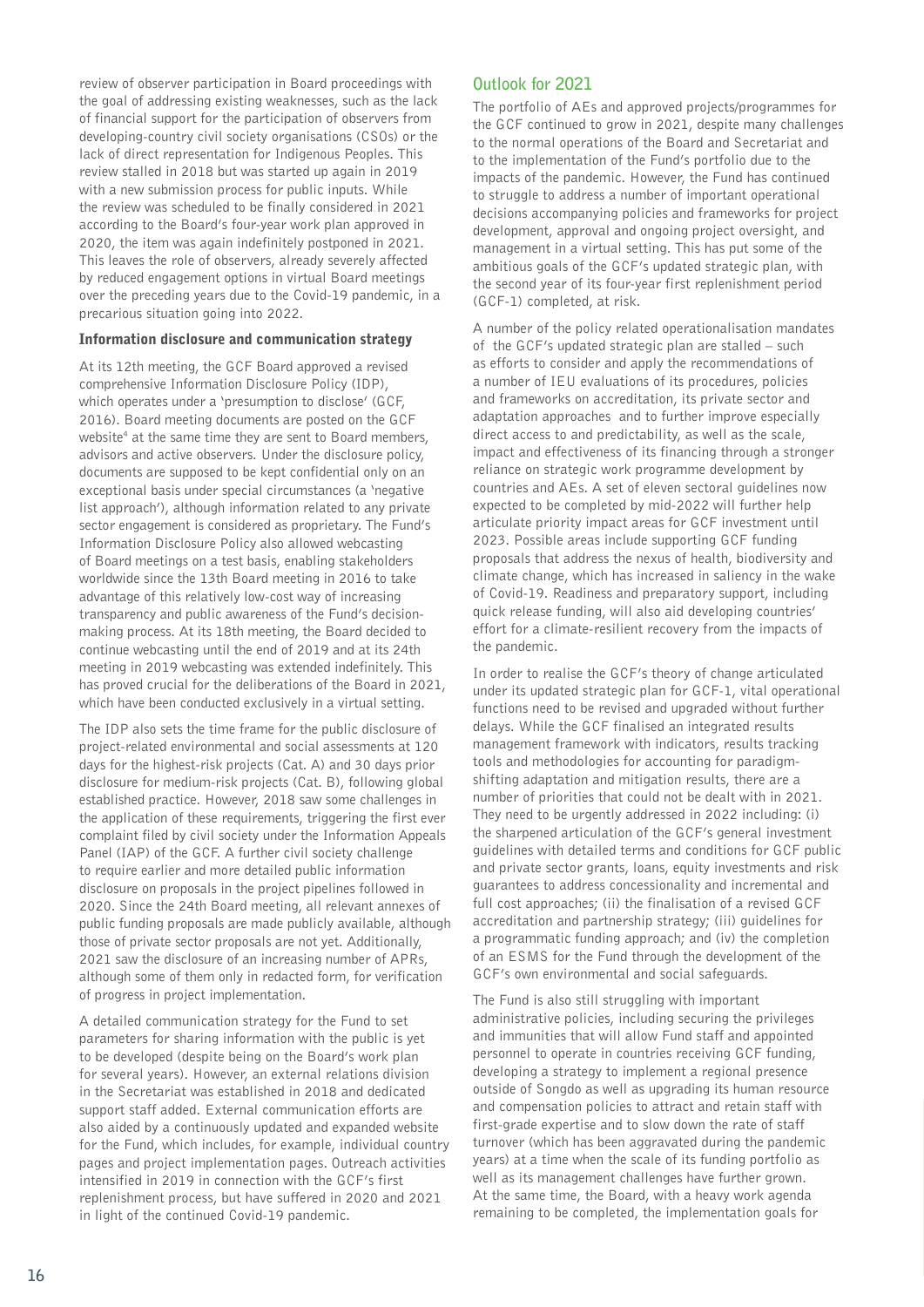2021 outlined in its approved four-year work plan having to be abandoned the second year in a row and many outstanding policy issues quite contentious, will have to recoup and get back on track in 2022 by continuing to address its governance challenges and further improve Board decision-making in between meetings. Over the past two years, it has shown already in several instances that it can successfully apply new voting procedures in the absence of consensus for project approval, although those are currently not considered appropriate for the approval of far-reaching policy updates. Instead, new procedures for decision-making between meetings will help the Board to facilitate a number of policy decisions, for which the voting procedures in the absence of consensus do not apply. However, the competence and capacity of specialised Board committees, several with only reduced functionality in 2021, will have to be strengthened to tackle the backlog of issues that could not be dealt with in 2021.

In late 2021, Tlou Emmanuel Ramaru (South Africa) and Jean-Christophe Donnellier (France) were elected by their respective Board constituencies to serve as their co-chairs for 2022. They will need to work closely with the Executive Director of the Fund and a still-expanding Secretariat to position the Fund as it kickstarts its second replenishment process for the second replenishment period (GCF-2 from 2024-2027) already in mid-2022, including with a comprehensive performance review by the Fund's IEU on its accomplishment over the past years. With the ongoing revision of countries' climate ambition in the context of the ongoing Global Stocktake and with countries struggling to achieve a green and resilient recovery from Covid-19, the role of a continuously well resourced and well governed GCF in providing financial assurance and technical assistance to developing countries to realise low carbon and climate resilient development will be more important than ever.

**17**

#### Footnotes

- 1. REDD+ is reducing emissions from deforestation and forest degradation, plus the sustainable management of forests and the conservation and enhancement of forest carbon stocks.
- 2. Entities already accredited with the GEF, the Adaptation Fund and the development aid programme of the European Commission (EU DEVCO), as well as institutions with a track record of engaging with the private sector, can apply for fast-track accreditation, provided any identified gaps in adherence with GCF standards and safeguards are addressed.
- 3. Not to be confused with IRM, initial resource mobilisation.

4. [www.greenclimate.fund](http://www.greenclimate.fund)